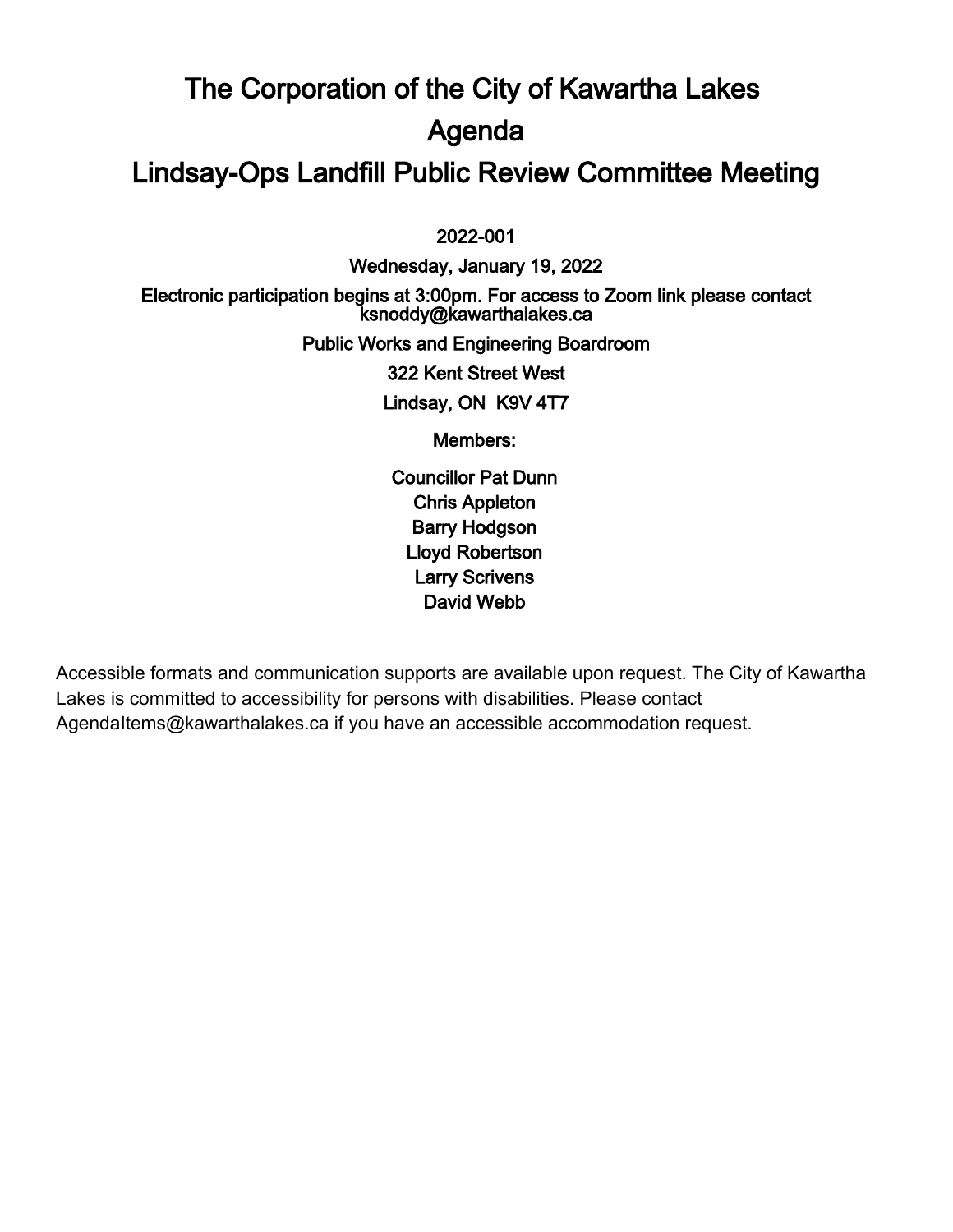|      |                                                 | Pages     |
|------|-------------------------------------------------|-----------|
| 1.   | <b>Call to Order</b>                            |           |
| 2.   | <b>Election of Officers</b>                     |           |
| 3.   | <b>Adoption of Agenda</b>                       |           |
| 4.   | <b>Disclosures of Pecuniary Interest</b>        |           |
| 5.   | Approval of the Minutes of the Previous Meeting | $3 - 5$   |
| 6.   | <b>Reports</b>                                  |           |
| 6.1. | <b>PRC Activity Summary Spreadsheet</b>         | $6 - 6$   |
| 7.   | <b>Landfill Complaints</b>                      |           |
| 8.   | <b>Leachate Outbreaks</b>                       |           |
| 9.   | <b>Other New Business</b>                       |           |
| 9.1. | Lindsay Ops MECP Inspection October 2021        | $7 - 23$  |
| 9.2. | Waste Strategy Initiative Progress Update       |           |
| 9.3. | 2021 Work Summary and 2022 Work Plan            | $24 - 26$ |
| 10.  | <b>Public Comment Period</b>                    |           |
| 11.  | <b>Next Meeting</b>                             |           |
| 12.  | Adjournment                                     | $27 - 29$ |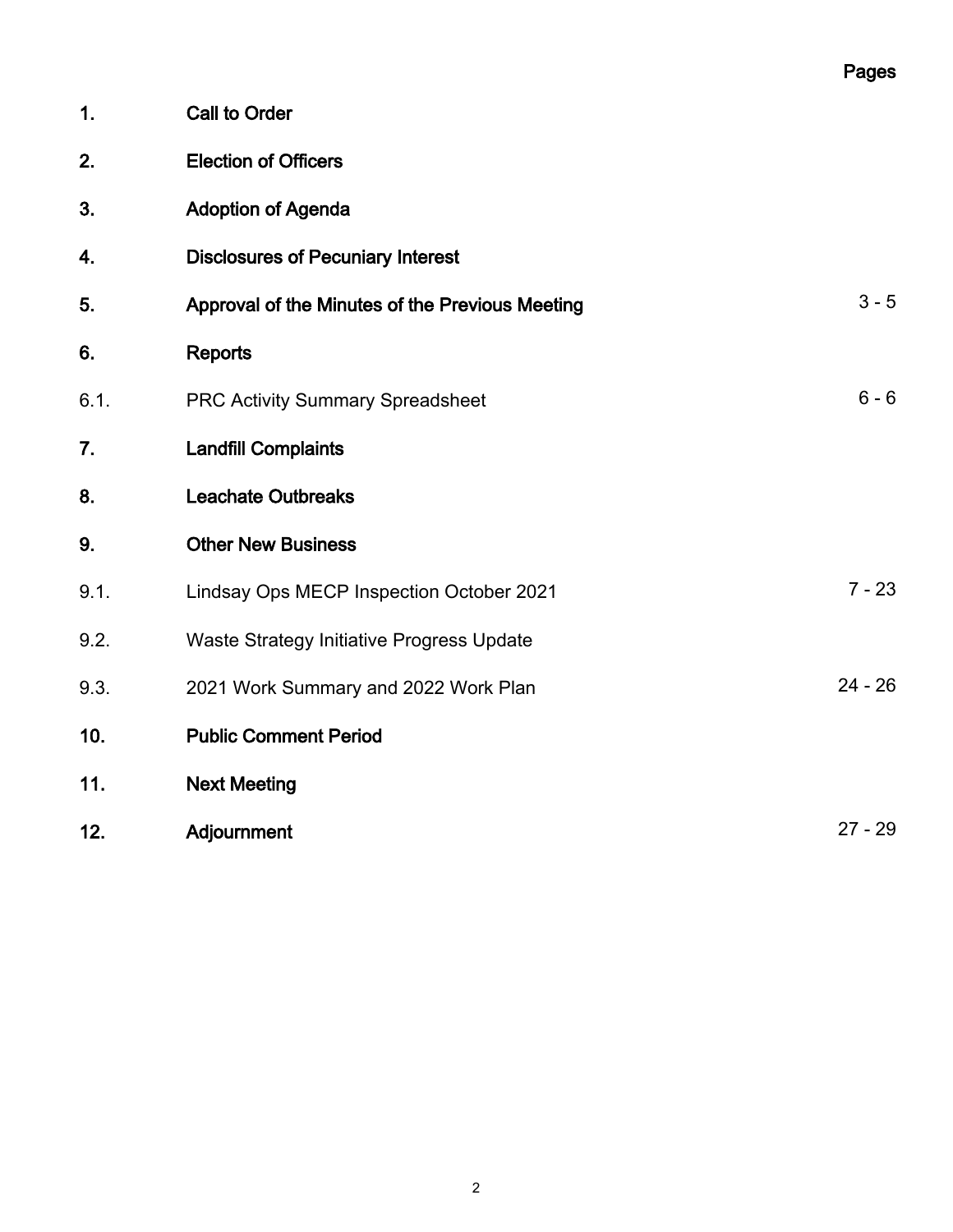# **The Corporation of the City of Kawartha Lakes Minutes**

# **Lindsay-Ops Landfill Public Review Committee Meeting**

**2021-006 Wednesday, November 17, 2021 3:00 P.M. Public Works and Engineering Boardroom 322 Kent Street West Lindsay, ON K9V 4T7**

> **Members: Councillor Pat Dunn Chris Appleton Barry Hodgson Lloyd Robertson Larry Scrivens**

**Accessible formats and communication supports are available upon request. The City of Kawartha Lakes is committed to accessibility for persons with disabilities. Please contact AgendaItems@kawarthalakes.ca if you have an accessible accommodation request.** 

# **1. Call to Order**

The Chair called the meeting to order at 3:01pm.

# **2. Adoption of Agenda**

**Moved By** B. Hodgson **Seconded By** L. Scrivens

Resolved that the Agenda be adopted as printed.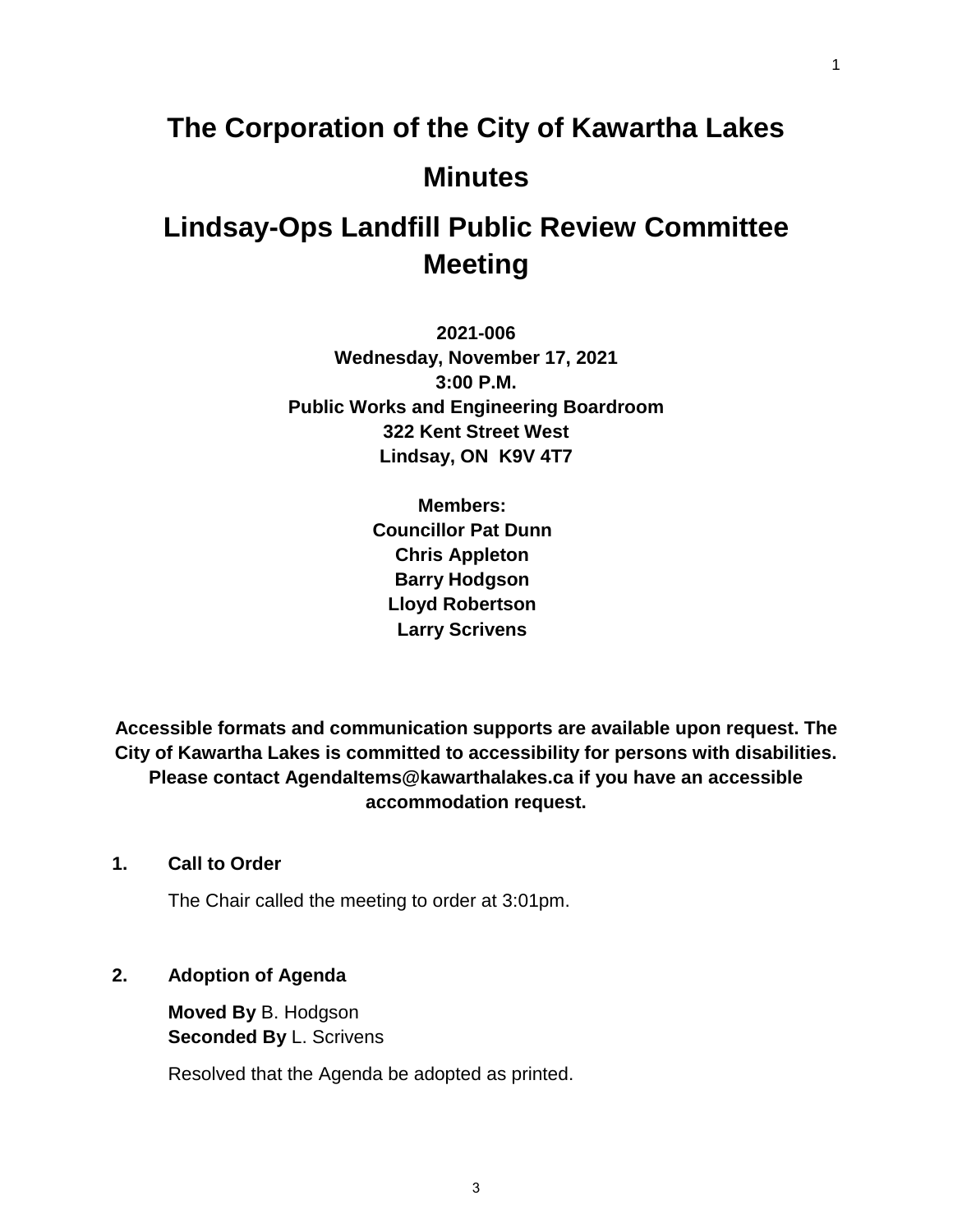# **Carried**

2

# **3. Disclosures of Pecuniary Interest**

There were no declarations of pecuniary interest disclosed.

# **4. Approval of the Minutes of the Previous Meeting**

**Moved By** L. Scrivens **Seconded By** C. Appleton

Resolved that the minutes from the previous meeting be approved.

# **Carried**

# **5. Reports**

# 5.1 PRC Activity Summary Spreadsheet

Kerri reported on each item in the summary sheet. Lloyd inquired about how the mattress program was going. Staff reported we have already recycled more mattresses so far this year than in all of 2020. Chris inquired about the curbside battery and textile programs. Staff reported 11 drums of batteries were collected during the fall battery pick up and approximately 40 tonnes of textiles have been diverted in 2021.

Chris also inquired about the WSP infrastructure study. Staff will get an update on the status of this study from the Capital Assets Engineering Group and report back to the PRC.

# **6. Landfill Complaints**

Staff reported two odour complaints on September 10th and October 22nd. Both complaints were investigated and reported to the MECP. The complaint in September was likely due to an equipment operator scarifying an area to promote drainage and the complaint in October was likely due to the ongoing construction at the Water Pollution Control Plant.

Larry Scrivens inquired as to why the City was accepting oxygen and acetylene tanks at the HHW depot. He mentioned legislation regarding proper storage requirements and noted that most users do not own these tanks but rent them from organizations. Bryan Robinson asked Larry to contact staff after the meeting to discuss further.

# **7. Leachate Outbreaks**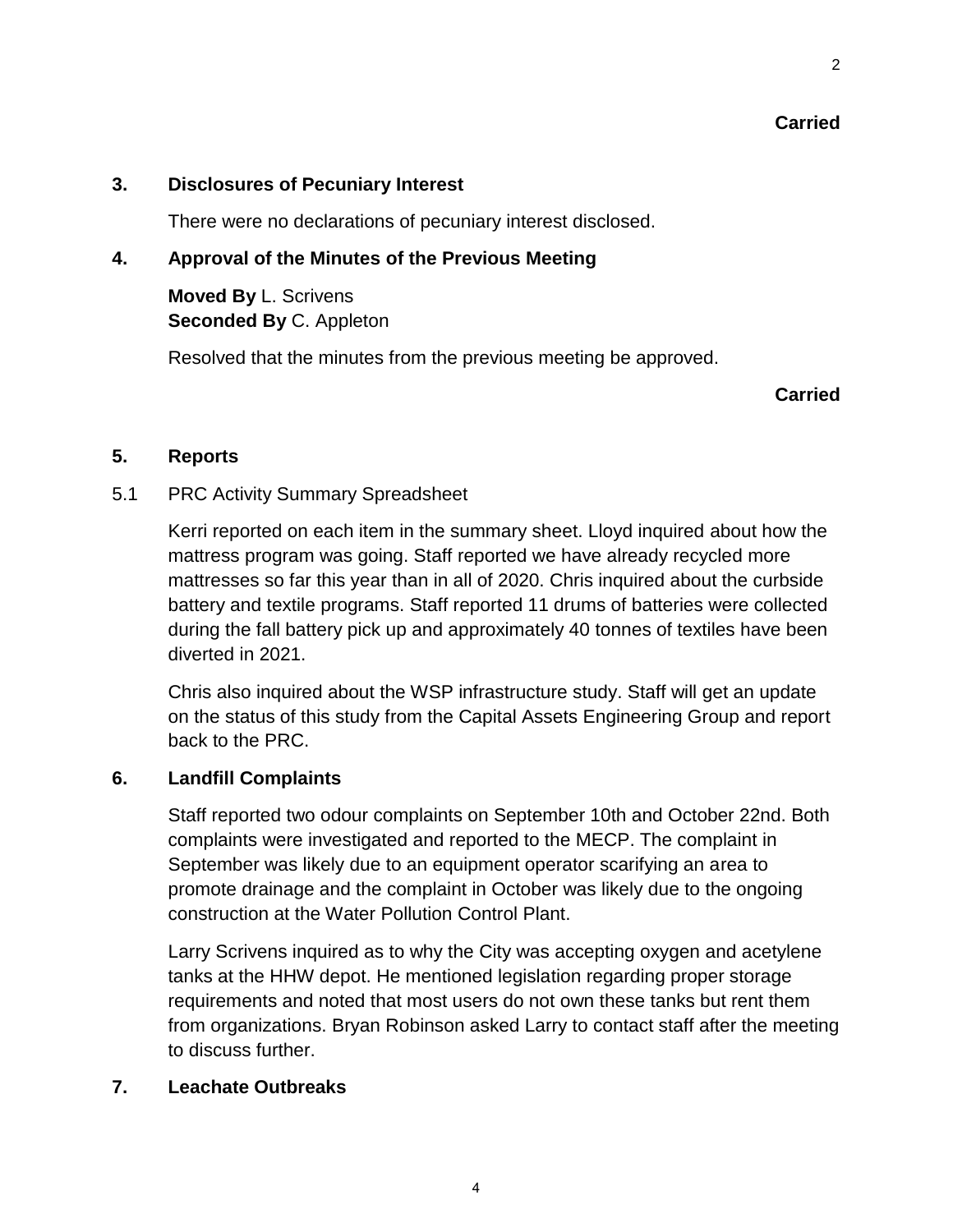No leachate outbreaks.

#### **8. Other New Business**

#### 8.1 Source Separated Organics (SSO) Feasibility Report

David Kerr provided a summary of the report to go to council in December recommending that the City put out a request for expression of interest to see what organizations may be interested in partnering or providing services to CKL for a source separated organics program.

Chris supports what the City is doing overall and informed the PRC about Toronto's effective pay as you throw system and looking at incentives to reduce garbage.

Lloyd suggested that the City proceed incrementally, and not do too much too fast. He mentioned seeing black bags that are still being illegally dumped due to the clear bag program.

Councillor Dunn commented that there are many political ramifications and complaints when there are changes to waste programs.

#### **9. Public Comment Period**

No comments.

#### **10. Next Meeting**

The next meeting will be Wednesday, January 19th at 3:00pm over Zoom.

#### **11. Adjournment**

**Moved By** Councillor Dunn **Seconded By** B. Hodgson

Resolved that the meeting adjourn at 4:10pm.

**Carried**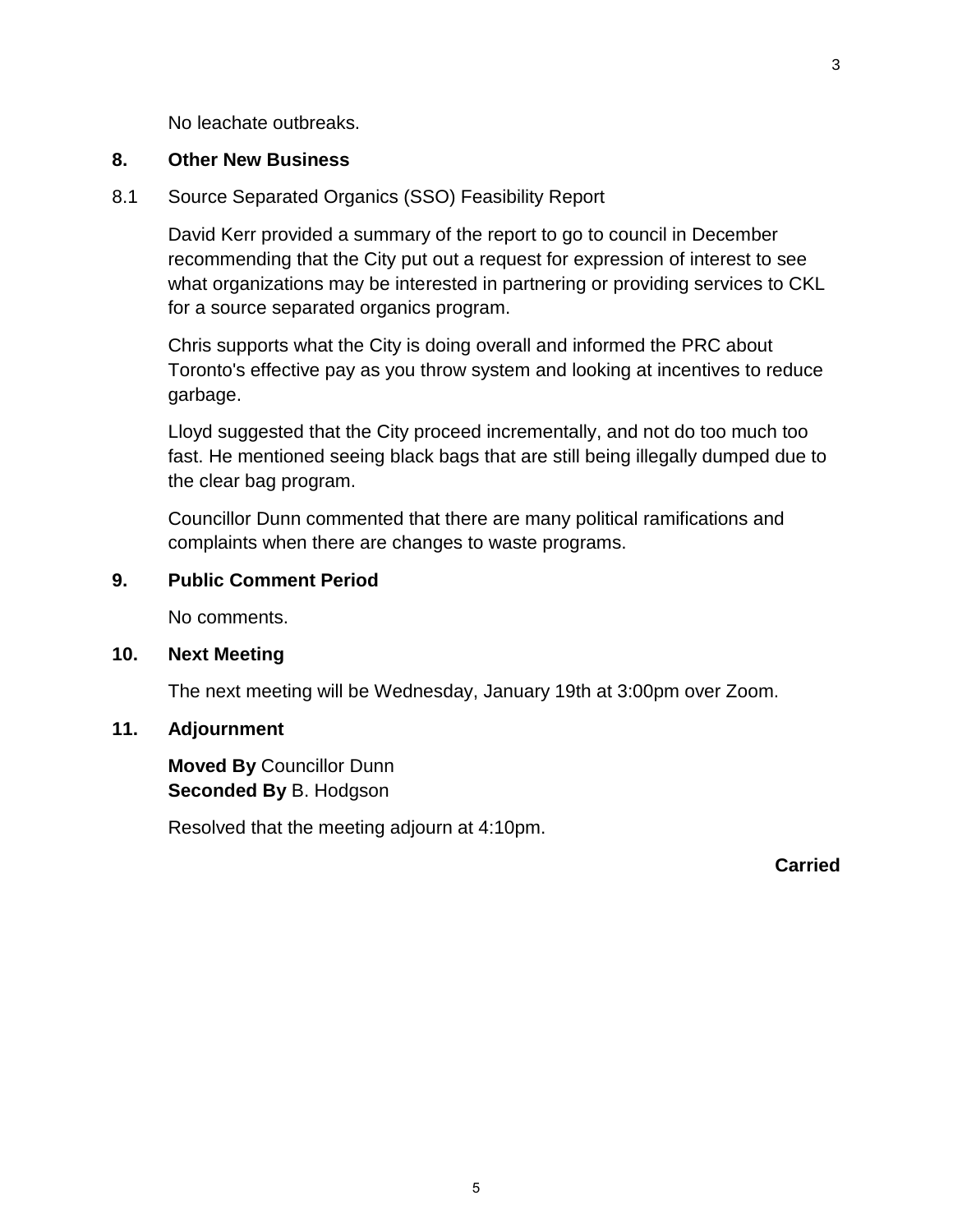#### **Lindsay Ops Landfill Public Review Commitee Action List**

| <b>Meeting Date</b><br>of Activity | <b>Action</b>                                                                            | <b>Responsilibity</b> | <b>Action Item</b><br>Date: | <b>Status</b>                                                                                                                                                                                                                 |
|------------------------------------|------------------------------------------------------------------------------------------|-----------------------|-----------------------------|-------------------------------------------------------------------------------------------------------------------------------------------------------------------------------------------------------------------------------|
| 17-Jun-15                          | <b>MECP Comments</b>                                                                     | <b>CKL</b>            | As Available                | Jan 19 Meeting: No comments. MECP inspection at Lindsay Ops on<br>October 28th to review today.                                                                                                                               |
| 21-Jan-15                          | Provide update on quarterly PCB testing (SW3/ SW13)                                      | <b>CKL</b>            | Quarterly                   | Jan 19 Meeting: Sampling will not occur until April/May when river<br>thaws.                                                                                                                                                  |
| 23-Nov-16                          | Biomonitoring                                                                            | <b>CKL</b>            | As Available                | Jan 19 Meeting: 2022 monitoring and reporting awarded. Monitoring<br>to be completed in February as required in ECA.                                                                                                          |
| 21-Jan-19                          | Leachate Water Quality Results                                                           | <b>CKL</b>            | As Available                | Jan 19 Meeting: See attached spreadsheet.                                                                                                                                                                                     |
| 15-May-13                          | Generator, Wellfield, Flare Operations                                                   | <b>CKL</b>            | Monthly                     | Jan 19 Meeting: Generator has been running consistently. Annual<br>report to go to February 8th committee of the whole meeting.                                                                                               |
| 20-Jun-18                          | Lindsay Ops EA Process Update                                                            | <b>CKL</b>            | As Available                | Jan 19 Meeting: Future Options Study draft completed and going to<br>committee of the whole meeting on February 8th.                                                                                                          |
| 15-Jan-14                          | That the PRC is copied on Staff Reports to Council regarding the<br>Lindsay Ops Landfill | <b>CKL</b>            | As Available                | Jan 19 Meeting: SSO report went to December council meeting. RFI<br>to go out early 2022 for interest in working with CKL on organics<br>program.                                                                             |
| 17-May-17                          | Waste Management Advisory Committee Update                                               | <b>CKL</b>            | As Available                | Jan 19 Meeting: WMAC went over 2022 work plan, waste strategy<br>update, and corporate waste reduction initiatives.                                                                                                           |
| 17-Jan-17                          | Updates on Blue Box markets and Legislation                                              | <b>CKL</b>            | As Available                | Jan 19 Meeting: Final regulation posted. Blue Box markets doing<br>very well and are improving each month. City should know more mid<br>2022 after "rules" are set by producers on how they will operate blue<br>box program. |
| 16-May-18                          | <b>Construction and Demolition Update</b>                                                | <b>CKL</b>            | As Available                | Jan 19 Meeting: Our goal is to recycle another 1000 tonnes in 2022.                                                                                                                                                           |
| 8-Jan-20                           | Update on Implementation of Waste Strategy Iniatives                                     | <b>CKL</b>            | As Available                | Jan 19 Meeting: Progress Update as Agenda Item.                                                                                                                                                                               |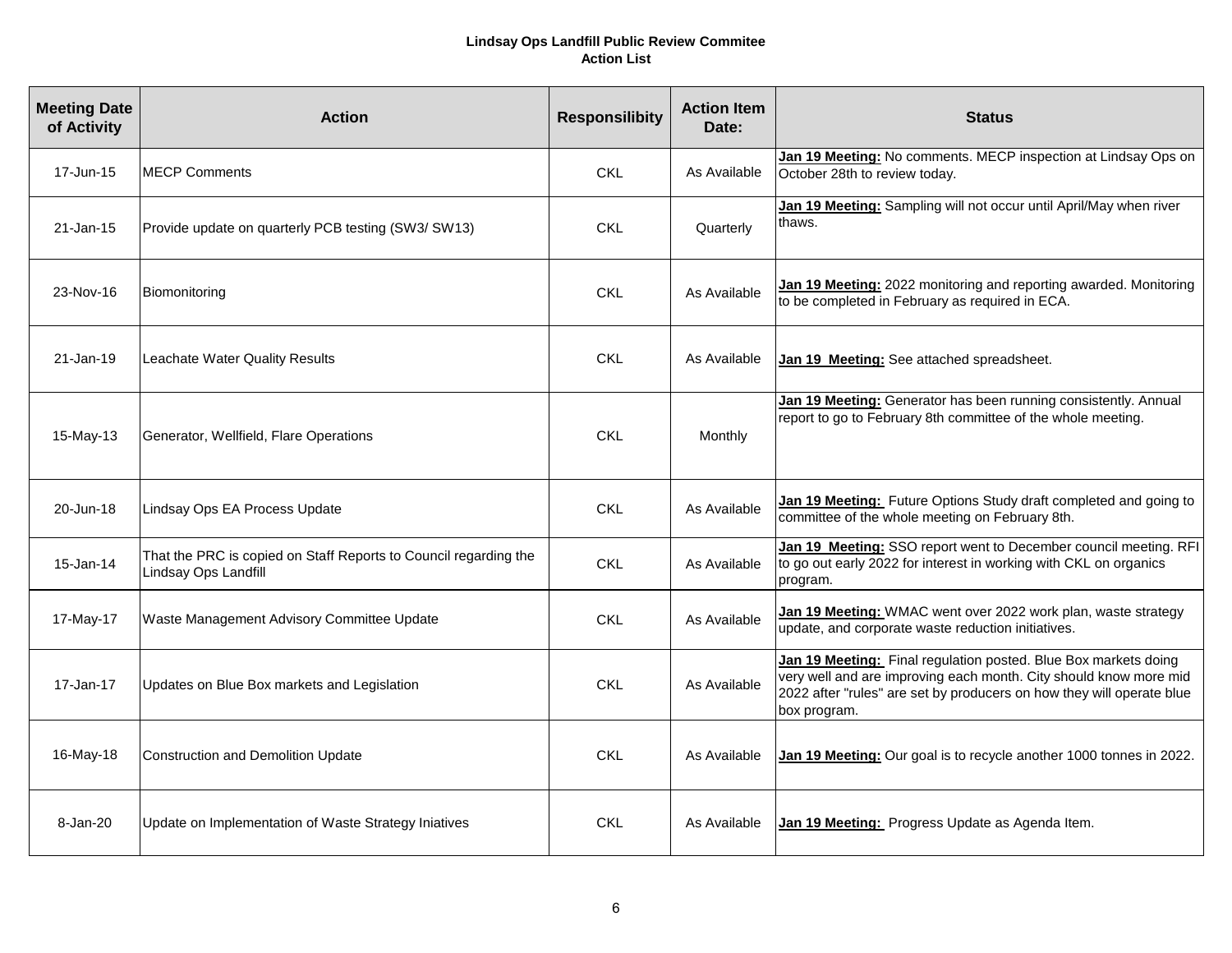

# Lindsay Ops Landfill 51 WILSON RD, KAWARTHA LAKES, ON, K9V 4R3 **Inspection Report**

System Number: Inspection Start Date: 10/28/2021 Inspection End Date: 11/24/2021 Inspected By: Glenn Rutherford Badge #: 472

Slenn Ratherford

\_\_\_\_\_\_\_\_\_\_\_\_\_\_\_\_\_\_ (signature)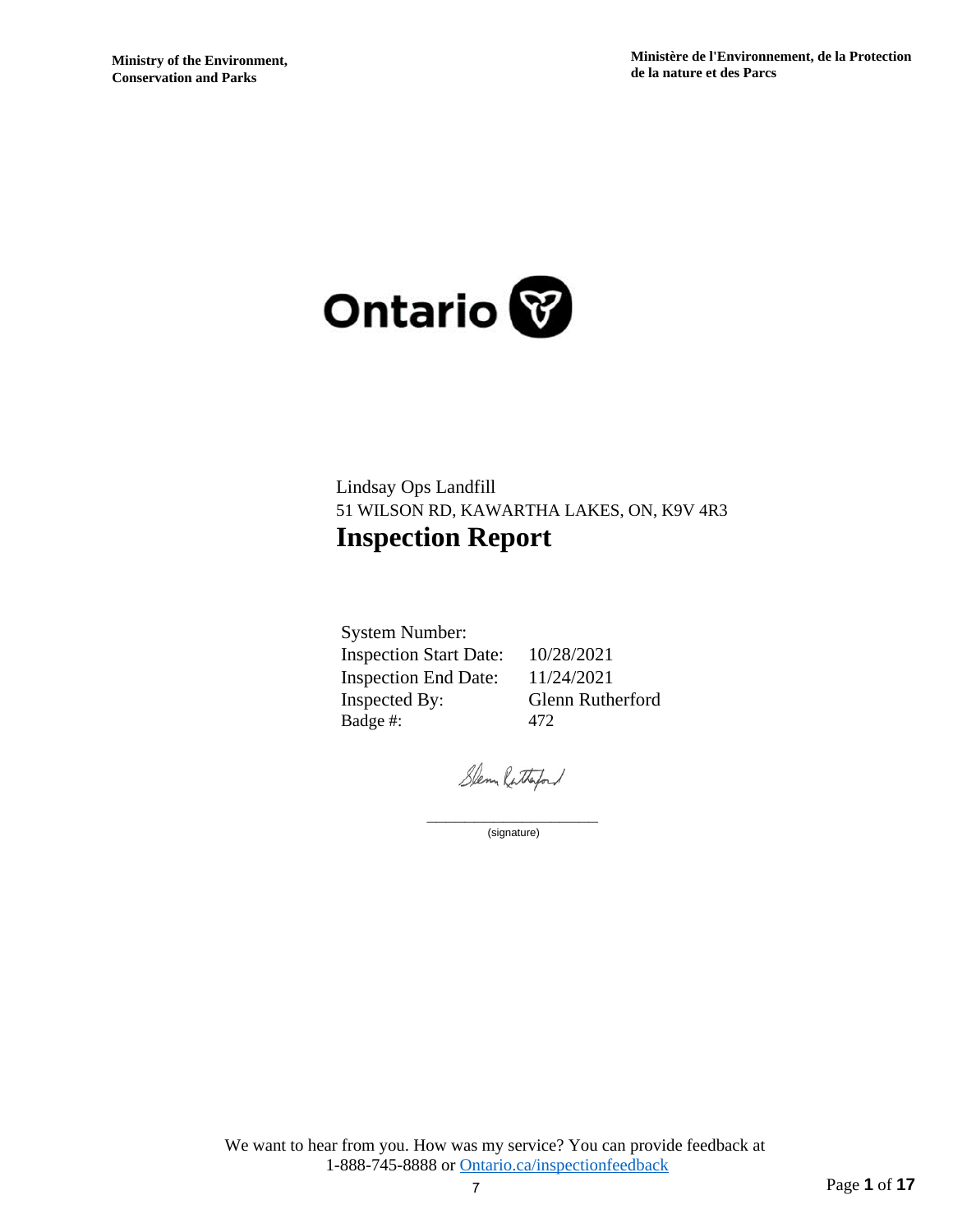# **NON-COMPLIANCE/NON-CONFORMANCE ITEMS**

This should not be construed as a confirmation of full compliance with all potential applicable legal requirement and BMPs. These inspection findings are limited to the components and/or activities that were assessed, and the legislative framework(s) that were applied. It remains the responsibility of the owner to ensure compliance with all applicable legislative and regulatory requirements.

If you have any questions related to this inspection, please contact the signed Provincial Officer.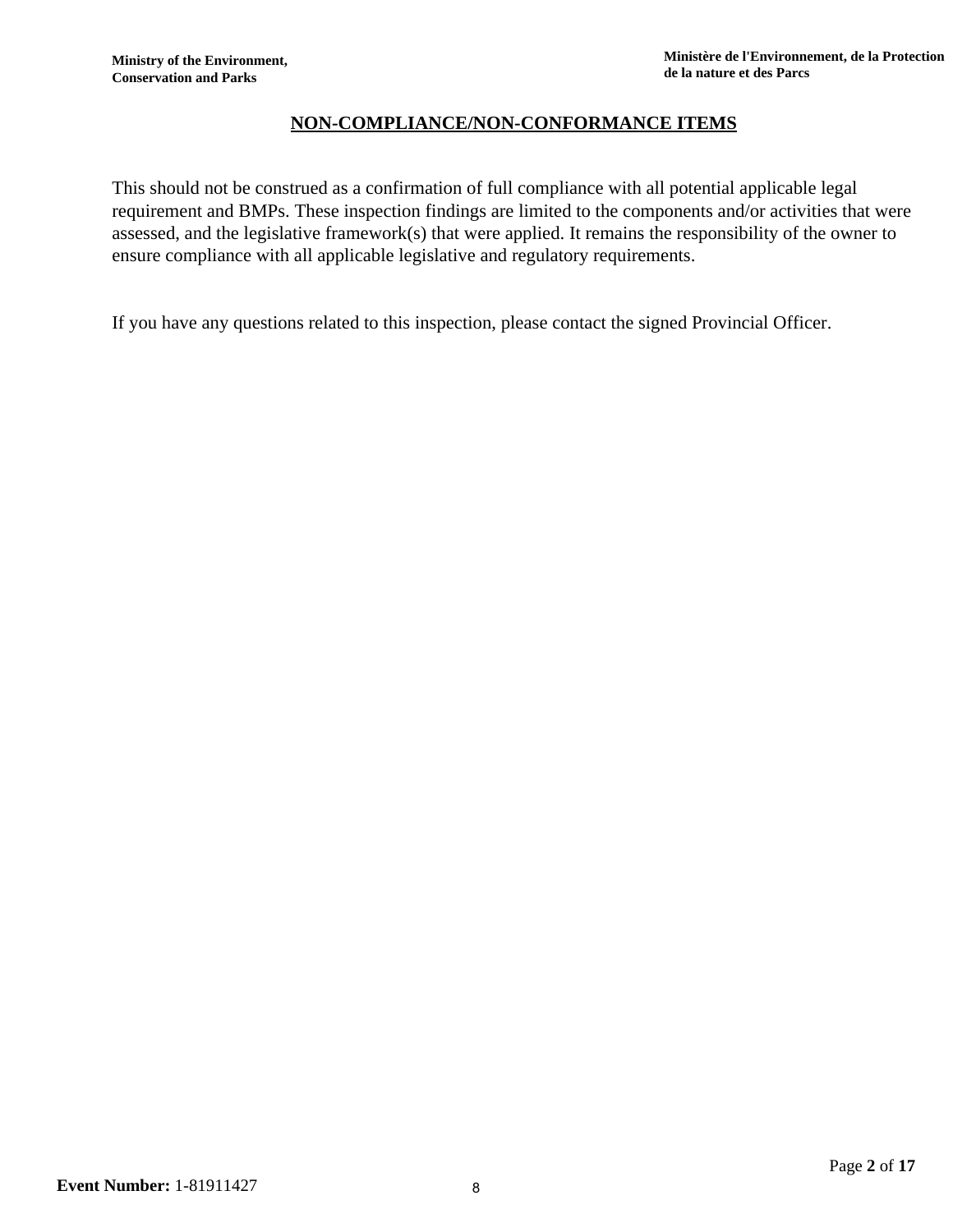# **INSPECTION DETAILS**

This section includes all questions that were assessed during the inspection.

#### **Ministry Program: Regulated Activity:** WASTE : Landfills **Component Assessed:** LANDFILL

| <b>Question ID</b><br>NOL 1                                                                                                                                                                                                                                                                                                                                                                                                                                                                                                                                                                              |                                |                                          |  |
|----------------------------------------------------------------------------------------------------------------------------------------------------------------------------------------------------------------------------------------------------------------------------------------------------------------------------------------------------------------------------------------------------------------------------------------------------------------------------------------------------------------------------------------------------------------------------------------------------------|--------------------------------|------------------------------------------|--|
| <b>Question</b>                                                                                                                                                                                                                                                                                                                                                                                                                                                                                                                                                                                          | <b>Question</b><br><b>Type</b> | <b>Legislative</b><br><b>Requirement</b> |  |
| Does the Open landfill site have an Environmental<br>Compliance Approval (ECA)?                                                                                                                                                                                                                                                                                                                                                                                                                                                                                                                          | Legislative                    | EPA   27   (1)                           |  |
| <b>Observation</b>                                                                                                                                                                                                                                                                                                                                                                                                                                                                                                                                                                                       |                                |                                          |  |
| Yes                                                                                                                                                                                                                                                                                                                                                                                                                                                                                                                                                                                                      |                                |                                          |  |
| An inspection site visit was conducted on October 28, 2021.                                                                                                                                                                                                                                                                                                                                                                                                                                                                                                                                              |                                |                                          |  |
| The 2020 Annual Monitoring Report (AMR) was used as a resource to address inspection<br>questions as needed.                                                                                                                                                                                                                                                                                                                                                                                                                                                                                             |                                |                                          |  |
| This section present some landfill background followed by a discussion of the ECA.                                                                                                                                                                                                                                                                                                                                                                                                                                                                                                                       |                                |                                          |  |
| Background                                                                                                                                                                                                                                                                                                                                                                                                                                                                                                                                                                                               |                                |                                          |  |
| The Lindsay Ops Landfill site is located at 51 Wilson Road, in the former Township of Ops. The<br>site is just outside the town of Lindsay and is located next to the Lindsay Wastewater Treatment<br>facility. The site is owned by the City of Kawartha Lakes.                                                                                                                                                                                                                                                                                                                                         |                                |                                          |  |
| Landfill operations originally began at the site in 1980. The original landfill at the site is now<br>closed and the currently operating landfill, known as the north expansion area, is located to the<br>north of the closed landfill. The current landfill operation was first approved in 2001.                                                                                                                                                                                                                                                                                                      |                                |                                          |  |
| The site consists of a 21.2 hectare waste fill area within a total site area of 53.9 hectares. The<br>landfill site is one of five operating Landfills serving the City of Kawartha Lakes, population<br>approximately 80,000. The site is approved to receive solid, non-hazardous municipal wastes<br>generated within the City of Kawartha Lakes, including residential, commercial, institutional and<br>industrial sectors, contaminated fill, and biosolids (processed organic wastes) restricted to treated<br>and dewatered sewage sludge from the Lindsay Water Pollution Control Plant (WPCP). |                                |                                          |  |
| <b>ECA</b>                                                                                                                                                                                                                                                                                                                                                                                                                                                                                                                                                                                               |                                |                                          |  |
| ECA A321504 was consolidated into a single document dated December 5, 2019 as a<br>"housekeeping" measure to eliminate the seven amending notices and to modernize the ECA                                                                                                                                                                                                                                                                                                                                                                                                                               |                                |                                          |  |

A subsequent minor amendment was issued on January 8, 2021. This amendment approved

wording.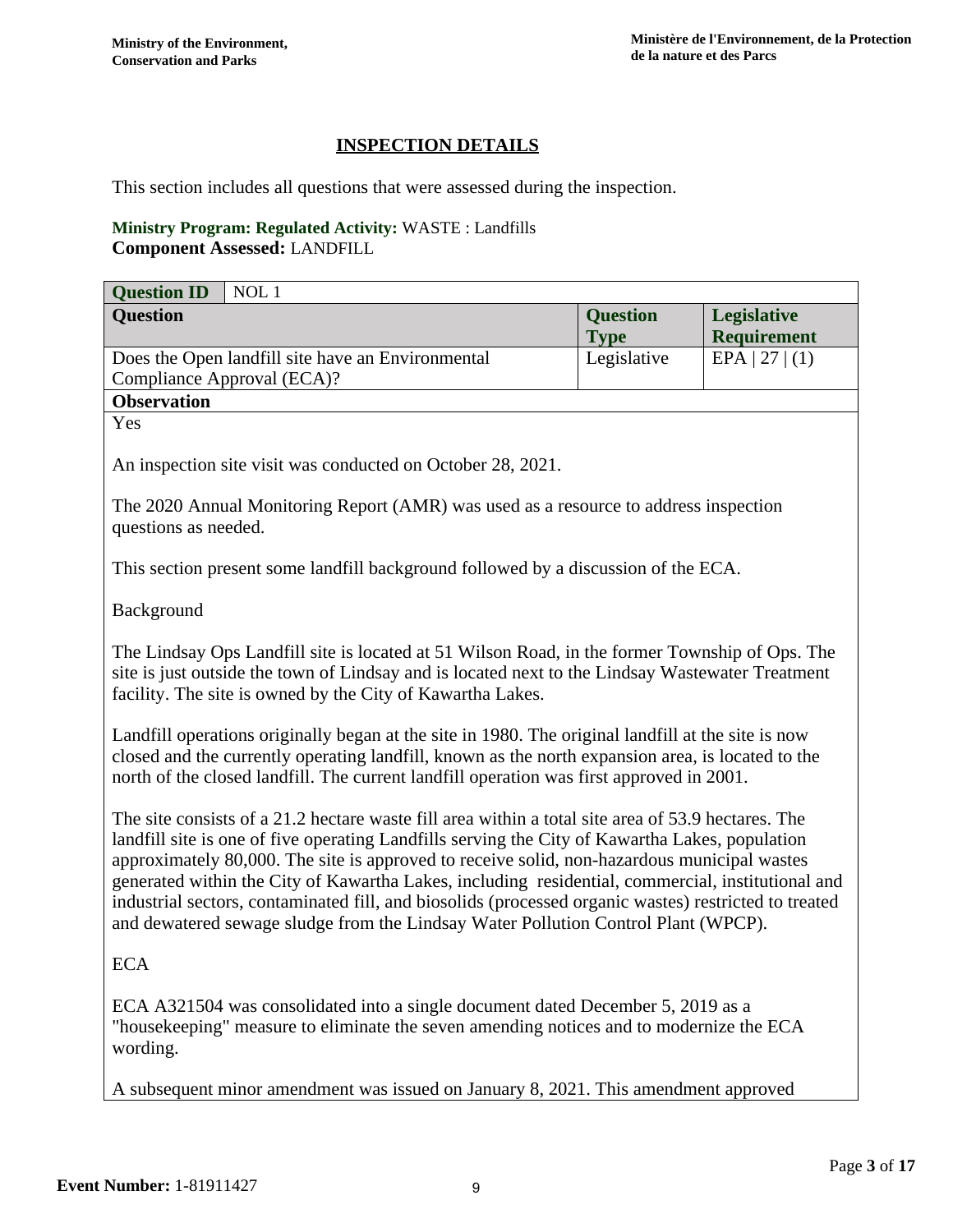changes related to discharge of water from the compost pond. This amendment was incorporated into the main body of the ECA.

| <b>Question ID</b><br>NOL 3                              |                 |                                                        |
|----------------------------------------------------------|-----------------|--------------------------------------------------------|
| <b>Question</b>                                          | <b>Question</b> | Legislative                                            |
|                                                          | <b>Type</b>     | <b>Requirement</b>                                     |
| Does the holder of the landfill ECA own the entire site? | Information     | EPA $ 27 $ (1),<br>EPA $\vert$ O. Reg.<br>$232/98$   3 |
| <b>Observation</b>                                       |                 |                                                        |

Yes

The 2020 AMR provides a general description of the CAZ lands for the landfill site, as follows:

2020 AMR page 2 indicates:

"The Lindsay WPCP is located immediately west of the original landfill and southwest of the expansion area. The Sturgeon Lake Wetland and the Scugog River are west of the Lindsay WPCP and Landfill Site. The City owns the land to the north of the Site. Immediately south of the Site is Lagoon Road, with the adjacent land south of the road owned by the City as a contaminant attenuation zone (CAZ). Immediately east of the Site is Wilson Road. The City owns all of the properties to the east side of Wilson Road with the exception of one at the northeast corner of Wilson Road and Highway 36."

| <b>Question ID</b><br>NOL 2     |                 |                    |
|---------------------------------|-----------------|--------------------|
| <b>Question</b>                 | <b>Question</b> | <b>Legislative</b> |
|                                 | <b>Type</b>     | <b>Requirement</b> |
| Is this landfill on Crown land? | Information     | Not Applicable     |
| <b>Observation</b>              |                 |                    |
| N <sub>o</sub>                  |                 |                    |
|                                 |                 |                    |

| <b>Question ID</b><br>NOL <sub>4</sub>                          |                                |                                          |
|-----------------------------------------------------------------|--------------------------------|------------------------------------------|
| <b>Question</b>                                                 | <b>Question</b><br><b>Type</b> | <b>Legislative</b><br><b>Requirement</b> |
| Does the landfill have a Contaminant Attenuation Zone<br>(CAZ)? | Information                    | Not Applicable                           |
| <b>Observation</b>                                              |                                |                                          |
| Yes                                                             |                                |                                          |

| <b>Question ID</b> | NOL 5 |                 |                    |
|--------------------|-------|-----------------|--------------------|
| <b>Question</b>    |       | <b>Question</b> | <b>Legislative</b> |
|                    |       | <b>Type</b>     | <b>Requirement</b> |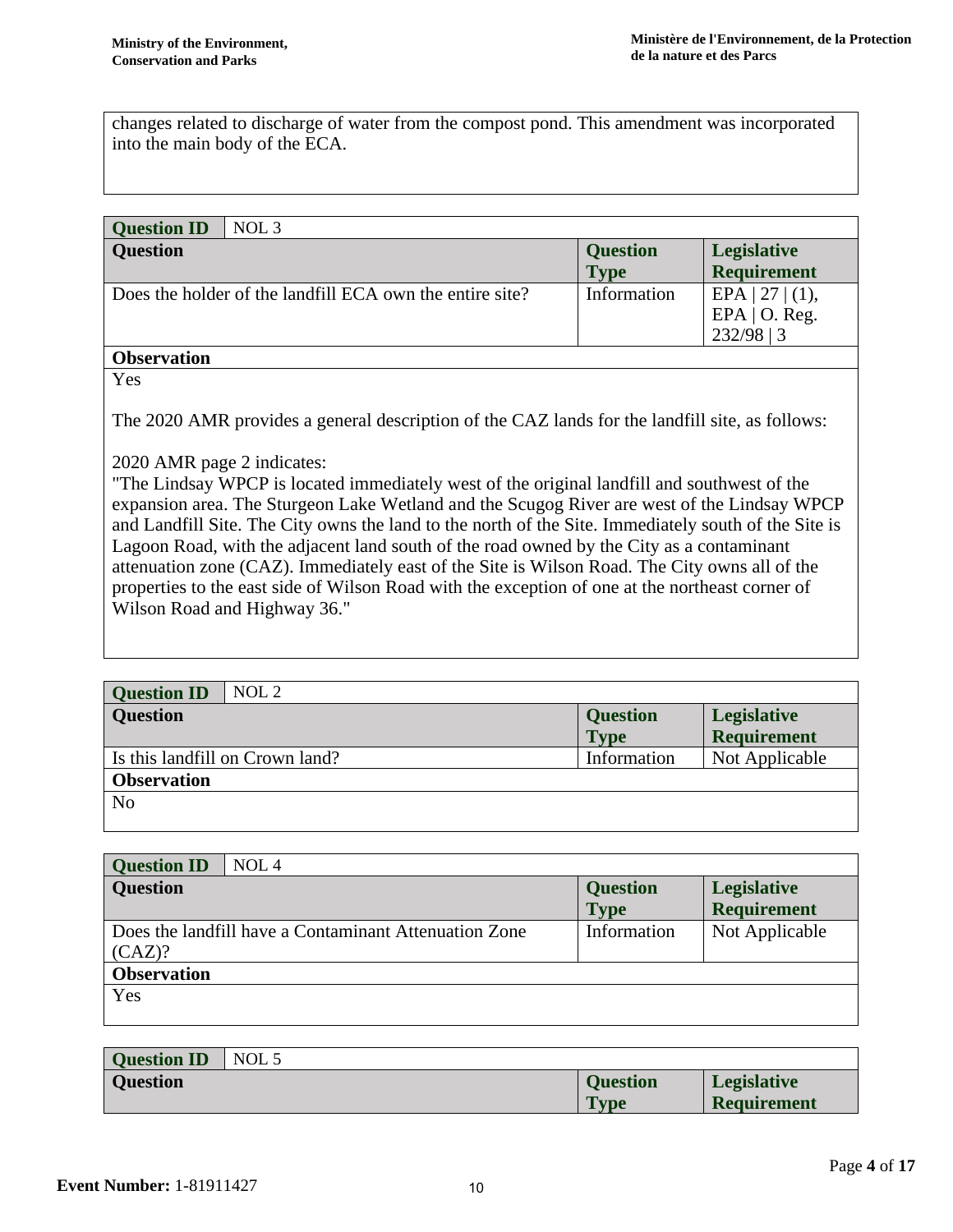| Is the CAZ on Crown land? | Information | Not Applicable |
|---------------------------|-------------|----------------|
| <b>Observation</b>        |             |                |
| N <sub>0</sub>            |             |                |

| <b>Question ID</b> | <b>NOL 13</b>                                                |                 |                    |
|--------------------|--------------------------------------------------------------|-----------------|--------------------|
| <b>Question</b>    |                                                              | <b>Question</b> | <b>Legislative</b> |
|                    |                                                              | <b>Type</b>     | <b>Requirement</b> |
|                    | Are access roads and on-site roads provided so that vehicles | Information     | EPA   27   (1)     |
|                    | hauling waste to and on the site may travel readily on any   |                 |                    |
|                    | day under all normal weather conditions?                     |                 |                    |
| <b>Observation</b> |                                                              |                 |                    |
| Yes                |                                                              |                 |                    |
|                    |                                                              |                 |                    |

| <b>NOL</b> 14<br><b>Question ID</b>                           |                 |                    |  |
|---------------------------------------------------------------|-----------------|--------------------|--|
| <b>Question</b>                                               | <b>Question</b> | Legislative        |  |
|                                                               | <b>Type</b>     | <b>Requirement</b> |  |
| Is site access limited to times when an attendant is on duty? | Legislative     | EPA                |  |
| <b>Observation</b>                                            |                 |                    |  |
|                                                               |                 |                    |  |

Access to the site is controlled. The site is fenced and gated. When open all vehicles entering the site must pass the scale house.

Current site public operating times: (Winter and summer hours) Monday: 8am to 5pm Tuesday: 8am to 5pm Wednesday: closed Thursday: 8am to 5pm Friday: 8am to 5pm Saturday: 8am to 3pm

| <b>Question ID</b><br><b>NOL 15</b>                                        |                                |                                          |
|----------------------------------------------------------------------------|--------------------------------|------------------------------------------|
| <b>Question</b>                                                            | <b>Question</b><br><b>Type</b> | <b>Legislative</b><br><b>Requirement</b> |
| Does the site only receive waste from within its approved<br>service area? | Legislative                    | EPA   27   (1)                           |
| <b>Observation</b>                                                         |                                |                                          |
| Yes                                                                        |                                |                                          |

| <b>Question ID</b> | <b>NOL</b> 16 |                 |                    |
|--------------------|---------------|-----------------|--------------------|
| <b>Question</b>    |               | <b>Question</b> | <b>Legislative</b> |
|                    |               | <b>Type</b>     | <b>Requirement</b> |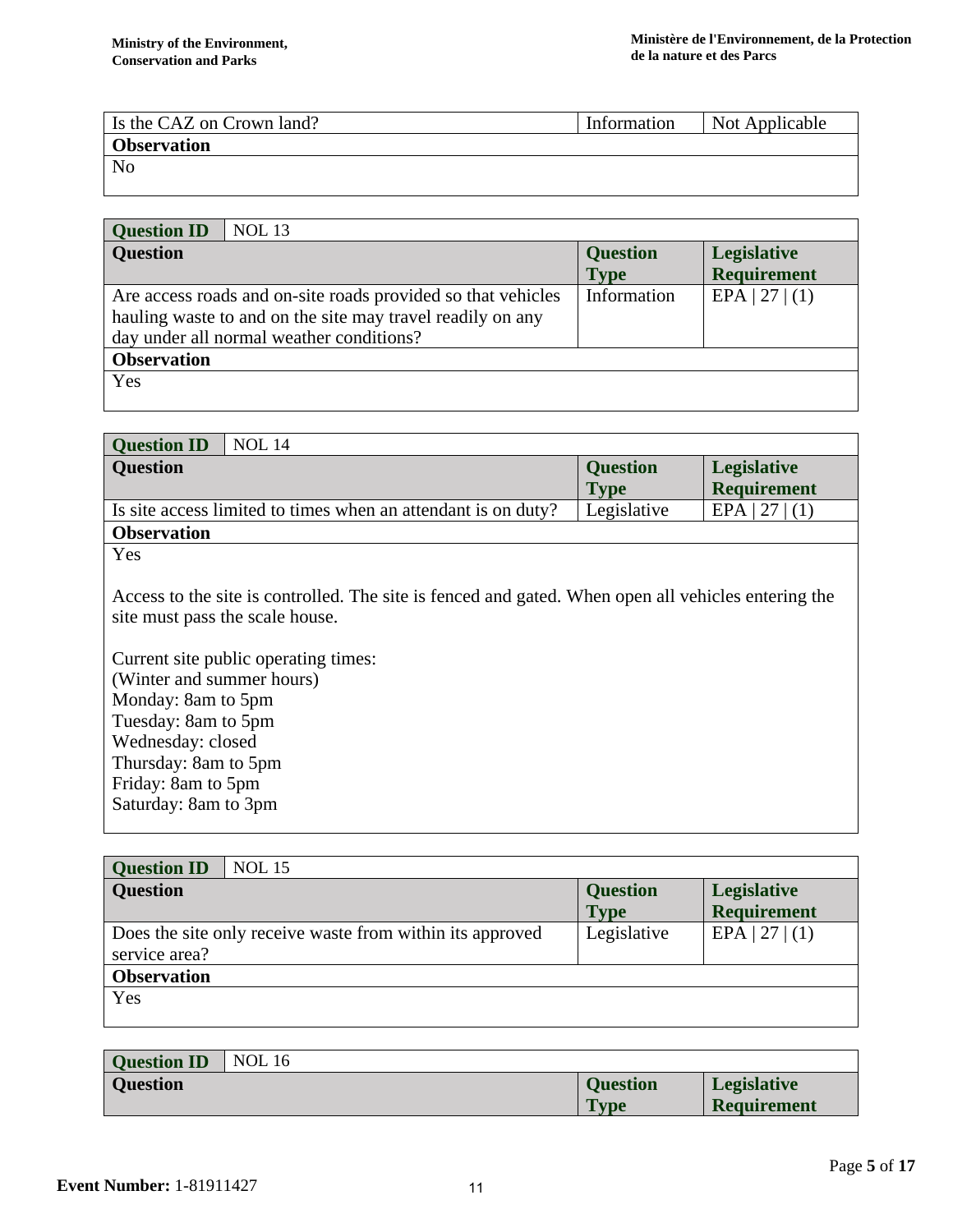| Is the site required to have a ground water monitoring<br>program by the ECA? | Information | Not Applicable |
|-------------------------------------------------------------------------------|-------------|----------------|
| <b>Observation</b>                                                            |             |                |
| Yes                                                                           |             |                |
|                                                                               |             |                |

| <b>NOL</b> 17<br><b>Question ID</b>                                                    |                 |                    |
|----------------------------------------------------------------------------------------|-----------------|--------------------|
| <b>Question</b>                                                                        | <b>Question</b> | Legislative        |
|                                                                                        | <b>Type</b>     | <b>Requirement</b> |
| Is the site implementing the groundwater monitoring<br>program as required by the ECA? | Legislative     | EPA   27   (1)     |
| <b>Observation</b>                                                                     |                 |                    |
| Yes                                                                                    |                 |                    |

| <b>Question ID</b> | <b>NOL 18</b>                                                                                 |                 |                                                          |
|--------------------|-----------------------------------------------------------------------------------------------|-----------------|----------------------------------------------------------|
| <b>Question</b>    |                                                                                               | <b>Question</b> | <b>Legislative</b>                                       |
|                    |                                                                                               | <b>Type</b>     | <b>Requirement</b>                                       |
|                    | Are monitoring well samples taken and tested to determine<br>the quality of the ground water? | Legislative     | EPA   27   $(1)$ ,<br>EPA $\vert$ O. Reg.<br>232/98   25 |
| <b>Observation</b> |                                                                                               |                 |                                                          |
| Yes                |                                                                                               |                 |                                                          |

| <b>Question ID</b><br><b>NOL 19</b>                                                 |                                |                                   |
|-------------------------------------------------------------------------------------|--------------------------------|-----------------------------------|
| <b>Question</b>                                                                     | <b>Question</b><br><b>Type</b> | Legislative<br><b>Requirement</b> |
| Is the ministry concerned with the results of the samples that<br>have been tested? | Information                    | Not Applicable                    |
| <b>Observation</b>                                                                  |                                |                                   |
| NT <sub>-</sub>                                                                     |                                |                                   |

No

Groundwater monitoring results from the AMR for the site are periodically reviewed.

Based on a limited review of the 2019 AMR for this inspection report, the 2019 AMR's main conclusions appear to be that the contaminate plume from the old landfill does not extend significantly beyond the old landfill site boundary and that loadings to the bedrock aquifer from the landfill are considered acceptable. A single round of PFAS sampling was evaluated.

As well, the 2019 AMR does not identify any Reasonable Use Guideline concerns with the site.

PFAS sampling has been undertaken at the site and this may assist in identifying the landfill groundwater plume from any other contaminant plume associated with the sewage lagoons or offsite sources.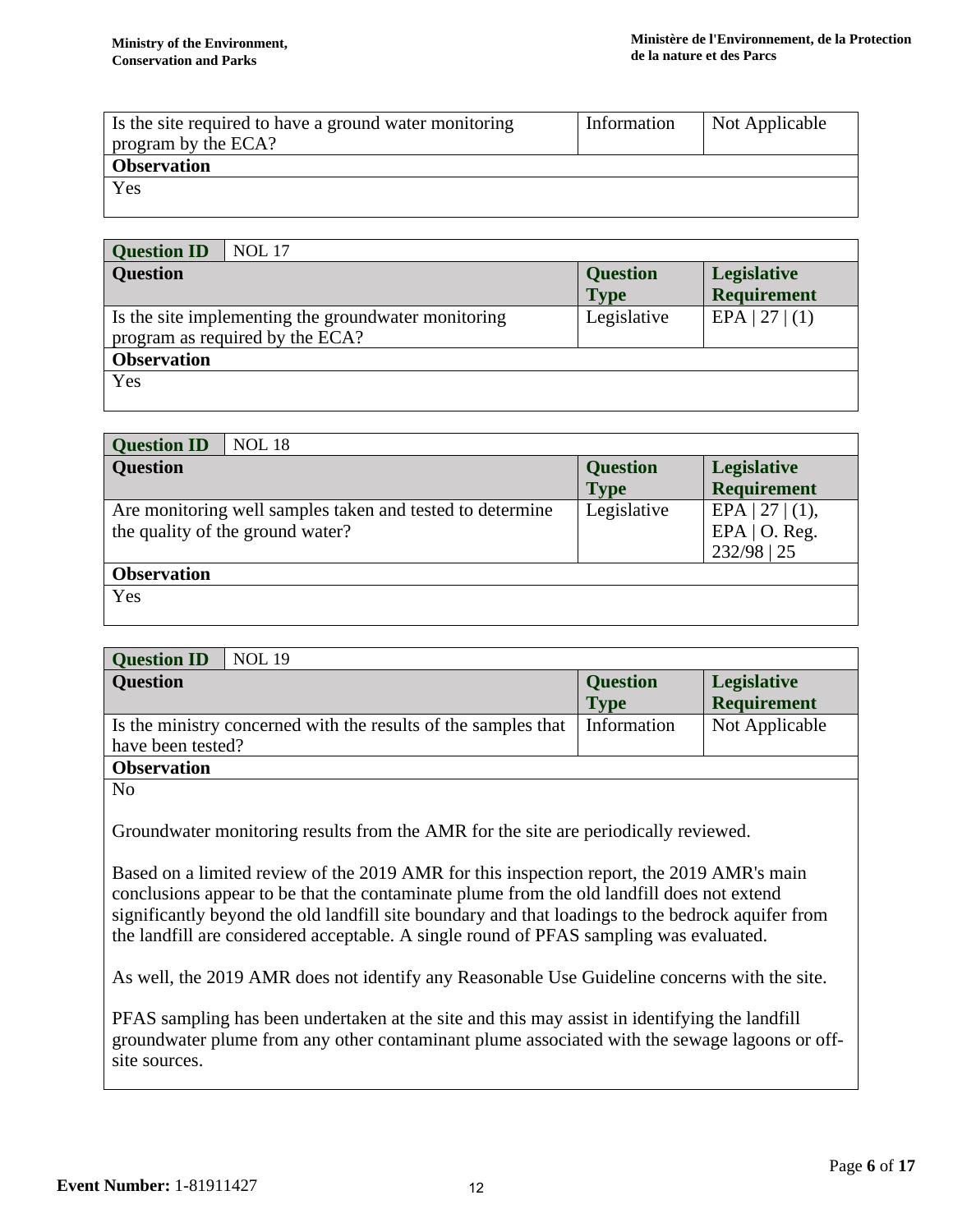| <b>NOL 20</b><br><b>Question ID</b>                                                                      |                 |                    |  |
|----------------------------------------------------------------------------------------------------------|-----------------|--------------------|--|
| <b>Question</b>                                                                                          | <b>Question</b> | Legislative        |  |
|                                                                                                          | <b>Type</b>     | <b>Requirement</b> |  |
| Is there ongoing abatement to address any concerns the<br>ministry has with the ground water monitoring? | Information     | Not Applicable     |  |
| <b>Observation</b>                                                                                       |                 |                    |  |
| N <sub>0</sub>                                                                                           |                 |                    |  |

| <b>NOL 21</b><br><b>Question ID</b>                 |                 |                    |
|-----------------------------------------------------|-----------------|--------------------|
| <b>Ouestion</b>                                     | <b>Question</b> | <b>Legislative</b> |
|                                                     | <b>Type</b>     | <b>Requirement</b> |
| Is the site required to manage leachate by the ECA? | Information     | Not Applicable     |
| <b>Observation</b>                                  |                 |                    |

Leachate control at the site is provided by the following:

- An engineered leachate collection system constructed to service the north expansion area. This includes Cells 1, 2, 3, and 6, and more recently Cells 4 and 5 (north half).

- The old landfill is serviced by a perimeter leachate collection system installed as part of the site closure but has no base liner system. As well, the old landfill is capped with a synthetic membrane to prevent precipitation from infiltrating to the waste mound.

Additionally, sewage from the onsite buildings, septage from the RV dumping station are directed to leachate pump chambers.

Leachate is pumped to the water pollution control plant for treatment and disposal.

Leachate flow volumes are monitored at the water pollution control plant. The total leachate/groundwater volume pumped in 2020 was approximately 47,235 cubic metres with the majority coming from the landfill expansion area.

As per ECA Condition 5.16, annual high pressure flushing and CCTV video inspection of the collection system is completed. The CCTV video inspection was in progress on the day of the inspection.

| <b>NOL 22</b><br><b>Question ID</b>                         |                 |                    |  |
|-------------------------------------------------------------|-----------------|--------------------|--|
| <b>Question</b>                                             | <b>Question</b> | <b>Legislative</b> |  |
|                                                             | <b>Type</b>     | <b>Requirement</b> |  |
| Is the landfill implementing the procedures required by the | Legislative     | EPA   27   (1)     |  |
| ECA to manage leachate?                                     |                 |                    |  |
| <b>Observation</b>                                          |                 |                    |  |
| Yes                                                         |                 |                    |  |
|                                                             |                 |                    |  |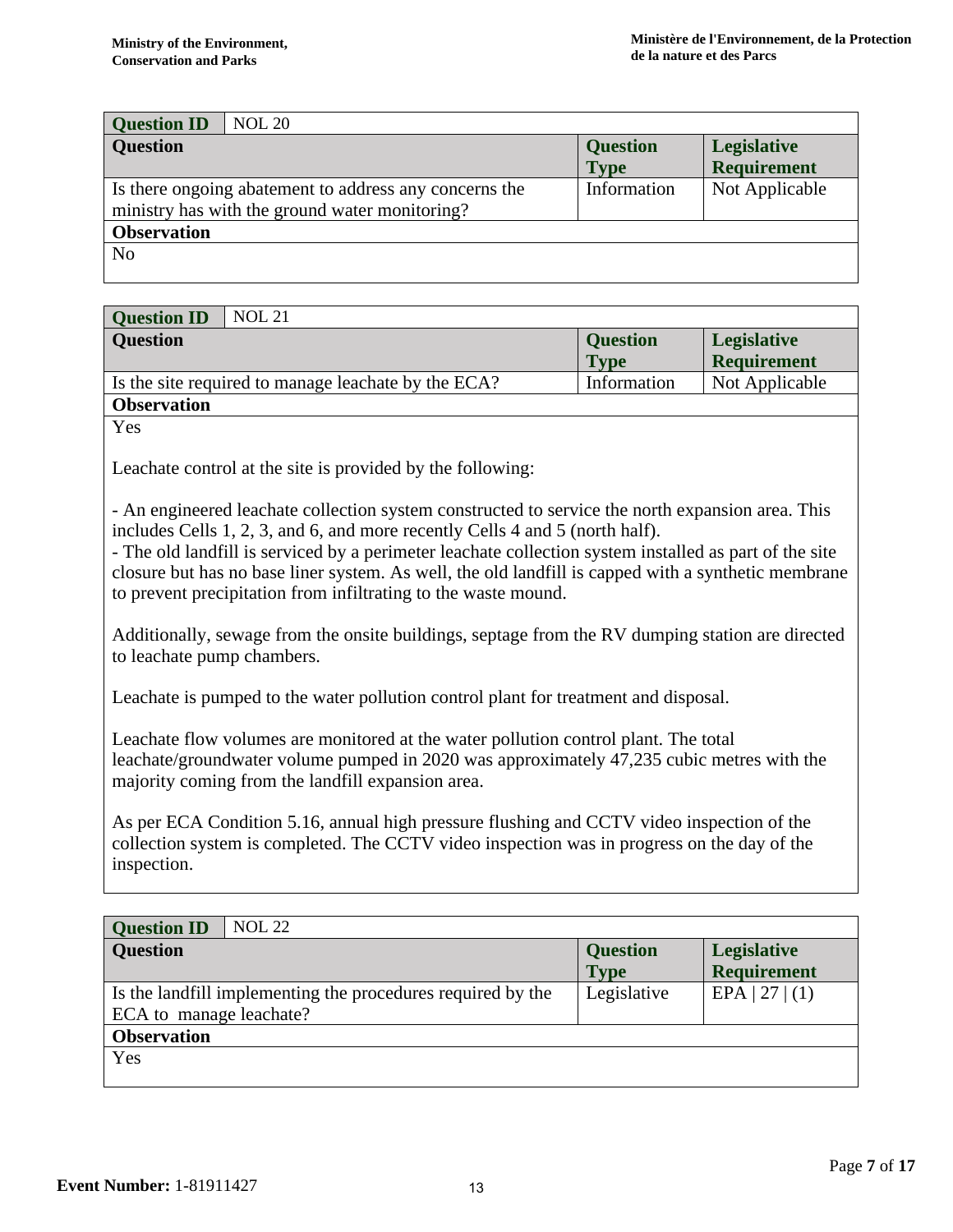| <b>Question ID</b> | <b>NOL 23</b>                                  |                 |                                                            |
|--------------------|------------------------------------------------|-----------------|------------------------------------------------------------|
| <b>Question</b>    |                                                | <b>Question</b> | Legislative                                                |
|                    |                                                | <b>Type</b>     | <b>Requirement</b>                                         |
|                    | Are samples taken to monitor leachate quality? | Legislative     | EPA   27   $(1)$ ,<br>EPA $\vert$ O. Reg.<br>$232/98$   26 |
| <b>Observation</b> |                                                |                 |                                                            |
| Yes                |                                                |                 |                                                            |

| <b>NOL 24</b><br><b>Question ID</b>                  |                 |                    |
|------------------------------------------------------|-----------------|--------------------|
| <b>Question</b>                                      | <b>Question</b> | <b>Legislative</b> |
|                                                      | <b>Type</b>     | Requirement        |
| Is the ministry concerred with the leachate quality? | Information     | Not Applicable     |
| <b>Observation</b>                                   |                 |                    |
| N <sub>o</sub>                                       |                 |                    |
|                                                      |                 |                    |

| <b>Question ID</b> | <b>NOL 25</b>                                                                                        |                 |                    |
|--------------------|------------------------------------------------------------------------------------------------------|-----------------|--------------------|
| <b>Question</b>    |                                                                                                      | <b>Question</b> | <b>Legislative</b> |
|                    |                                                                                                      | <b>Type</b>     | <b>Requirement</b> |
|                    | Is there ongoing abatement to address any concerns the<br>ministry has with the leachate monitoring? | Information     | Not Applicable     |
| <b>Observation</b> |                                                                                                      |                 |                    |
| N <sub>0</sub>     |                                                                                                      |                 |                    |

| <b>Question ID</b> | <b>NOL 26</b>                                           |                 |                    |
|--------------------|---------------------------------------------------------|-----------------|--------------------|
| <b>Question</b>    |                                                         | <b>Question</b> | <b>Legislative</b> |
|                    |                                                         | <b>Type</b>     | <b>Requirement</b> |
|                    | Is the site required to manage landfill gas by the ECA? | Information     | Not Applicable     |
| <b>Observation</b> |                                                         |                 |                    |

The Lindsay Ops Landfill is equipped with landfill gas collection. Landfill gas collection wells were added to the older sections of the landfill post-closure while the newer cells were engineered and built with landfill gas collection systems.

Landfill gas is collected and pumped to a central facility which cleans the gas for use in engines which are used to generate electricity. The facility is also equipped with a landfill gas flare which operates when the engines are not operational and for burning off wastes from the siloxane filter.

The 2020 AMR reports that the landfill gas monitoring program continues to confirm that methane gas from the landfill is not migrating off-site at significant levels. Significant detections of methane gas are found on-site at locations near the waste mound but significant concentrations are not found beyond the vicinity of the waste mound.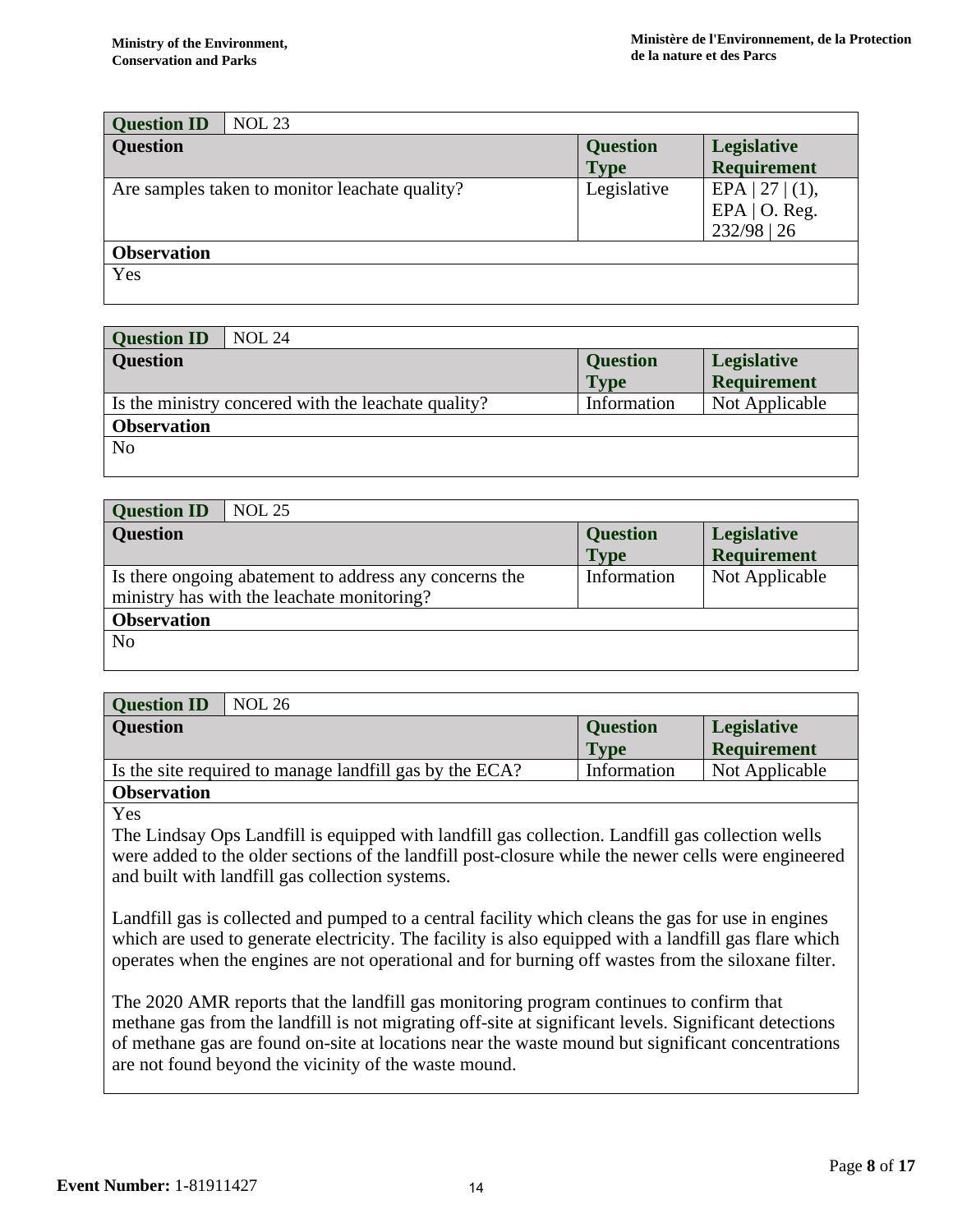| <b>Question ID</b>       | <b>NOL 27</b>                                         |                                |                                          |
|--------------------------|-------------------------------------------------------|--------------------------------|------------------------------------------|
| <b>Question</b>          |                                                       | <b>Question</b><br><b>Type</b> | <b>Legislative</b><br><b>Requirement</b> |
| requirements in the ECA? | Is the site implementing the landfill gas manangement | Legislative                    | EPA   27   (1)                           |
| <b>Observation</b>       |                                                       |                                |                                          |
| Yes                      |                                                       |                                |                                          |

| <b>NOL 29</b><br><b>Question ID</b>                       |                 |                    |
|-----------------------------------------------------------|-----------------|--------------------|
| <b>Question</b>                                           | <b>Question</b> | <b>Legislative</b> |
|                                                           | <b>Type</b>     | <b>Requirement</b> |
| Is the ministry concerned with landfill gas at this site? | Information     | Not Applicable     |
| <b>Observation</b>                                        |                 |                    |
| N <sub>0</sub>                                            |                 |                    |
|                                                           |                 |                    |

| <b>Question ID</b><br><b>NOL 30</b>                                                                    |                                |                                   |
|--------------------------------------------------------------------------------------------------------|--------------------------------|-----------------------------------|
| <b>Question</b>                                                                                        | <b>Question</b><br><b>Type</b> | Legislative<br><b>Requirement</b> |
| Is there ongoing abatement to address any concerns the<br>ministry has with landfill gas at this site? | Information                    | Not Applicable                    |
| <b>Observation</b>                                                                                     |                                |                                   |
| N <sub>o</sub>                                                                                         |                                |                                   |

| <b>Question ID</b><br><b>NOL 31</b>                                            |                                |                                          |
|--------------------------------------------------------------------------------|--------------------------------|------------------------------------------|
| <b>Question</b>                                                                | <b>Question</b><br><b>Type</b> | <b>Legislative</b><br><b>Requirement</b> |
| Is the site required to have a surface water monitoring<br>program by the ECA? | Information                    | Not Applicable                           |
| <b>Observation</b>                                                             |                                |                                          |
| Yes                                                                            |                                |                                          |

Reviews of previous AMRs have suggested some possible impacts to the Scugog River from either the landfill, the Lindsay Water Pollution Control Plant or another nearby but off-site source. PFAS monitoring that is currently underway and additional sample results may assist in ruling out the landfill as a source of this contamination.

| <b>NOL 32</b><br><b>Question ID</b>                                                      |                                |                                          |
|------------------------------------------------------------------------------------------|--------------------------------|------------------------------------------|
| <b>Question</b>                                                                          | <b>Question</b><br><b>Type</b> | <b>Legislative</b><br><b>Requirement</b> |
| Is the site implementing the surface water monitoring<br>program as required by the ECA? | Legislative                    | $EPA$   27   (1)                         |
| <b>Observation</b>                                                                       |                                |                                          |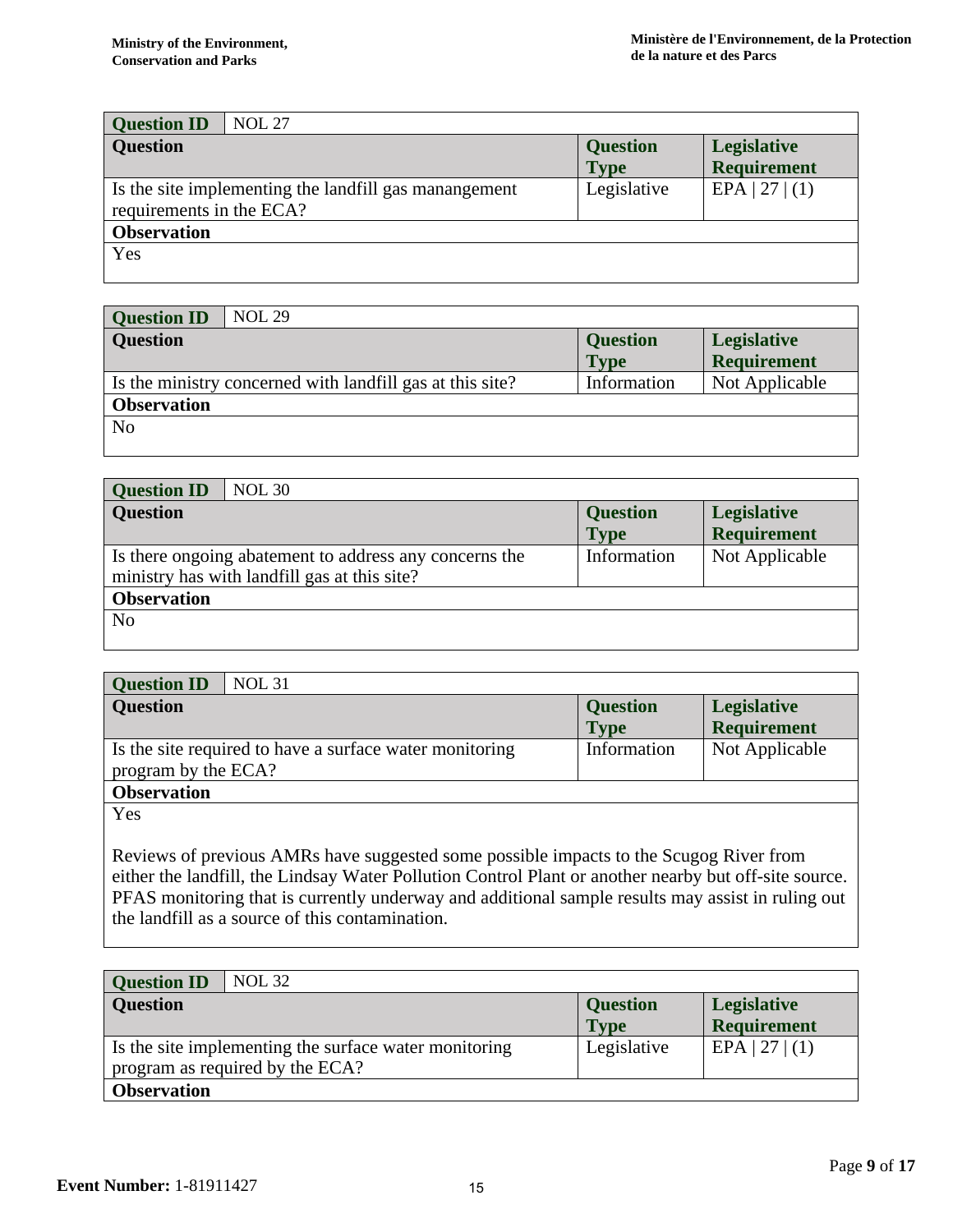| <b>NOL 33</b><br><b>Question ID</b>                                                                                                                                   |                                |                                                          |
|-----------------------------------------------------------------------------------------------------------------------------------------------------------------------|--------------------------------|----------------------------------------------------------|
| <b>Question</b>                                                                                                                                                       | <b>Question</b><br><b>Type</b> | <b>Legislative</b><br><b>Requirement</b>                 |
| Is the water quality being monitored/sampled for surface<br>water features on-site and for any off-site surface water<br>features that receive run-off from the site? | Legislative                    | EPA   27   $(1)$ ,<br>EPA $\vert$ O. Reg.<br>232/98   24 |
| <b>Observation</b>                                                                                                                                                    |                                |                                                          |
| Yes                                                                                                                                                                   |                                |                                                          |

| <b>Question ID</b><br><b>NOL 34</b>                                                        |                                |                                          |
|--------------------------------------------------------------------------------------------|--------------------------------|------------------------------------------|
| <b>Question</b>                                                                            | <b>Question</b><br><b>Type</b> | <b>Legislative</b><br><b>Requirement</b> |
| Are there water quality concerns with the results of the<br>samples that have been tested? | Information                    | Not Applicable                           |
| <b>Observation</b>                                                                         |                                |                                          |
| N <sub>o</sub>                                                                             |                                |                                          |

| <b>Question</b> | <b>Legislative</b><br><b>Requirement</b> |
|-----------------|------------------------------------------|
| Information     | Not Applicable                           |
|                 |                                          |
|                 |                                          |
|                 | <b>Type</b>                              |

| <b>Question ID</b><br><b>NOL 36</b>                       |                 |                    |
|-----------------------------------------------------------|-----------------|--------------------|
| <b>Question</b>                                           | <b>Question</b> | <b>Legislative</b> |
|                                                           | <b>Type</b>     | <b>Requirement</b> |
| Is proper equipment available for the compaction of waste | Legislative     | EPA   27   (1)     |
| and applying cover material?                              |                 |                    |
| <b>Observation</b>                                        |                 |                    |
| Yes                                                       |                 |                    |
|                                                           |                 |                    |

| <b>Question ID</b><br><b>NOL 37</b>                                              |                                |                                          |
|----------------------------------------------------------------------------------|--------------------------------|------------------------------------------|
| <b>Question</b>                                                                  | <b>Question</b><br><b>Type</b> | <b>Legislative</b><br><b>Requirement</b> |
| If Is the landfill able to accurately determine the amount of<br>waste received? | Legislative                    | $EPA$   27   (1)                         |
| <b>Observation</b>                                                               |                                |                                          |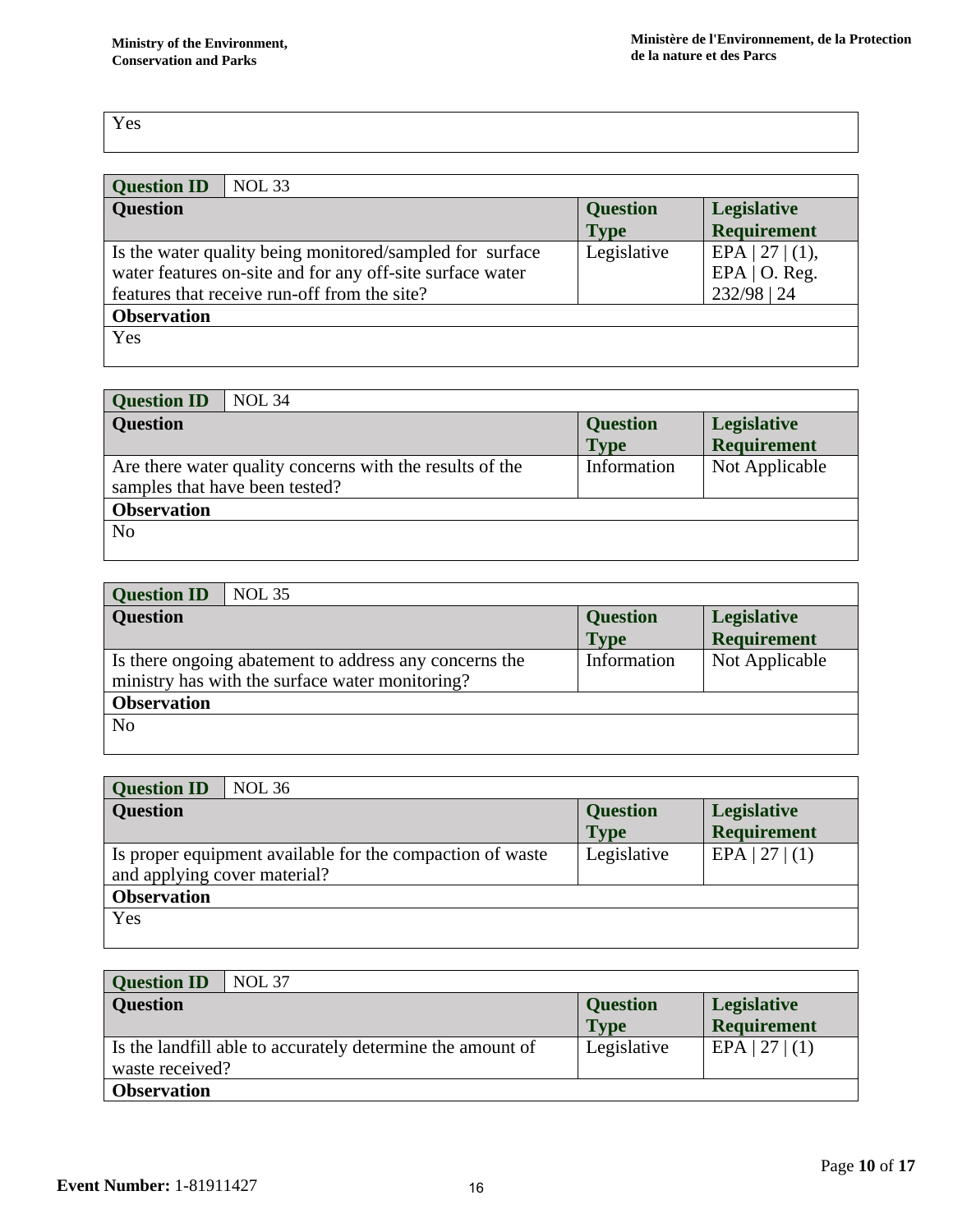| <b>NOL 38</b><br><b>Question ID</b>                    |                 |                    |
|--------------------------------------------------------|-----------------|--------------------|
| <b>Question</b>                                        | <b>Question</b> | <b>Legislative</b> |
|                                                        | <b>Type</b>     | <b>Requirement</b> |
| Are all disposal operations at the site adequately and | Legislative     | EPA   27   (1)     |
| continually supervised?                                |                 |                    |
| <b>Observation</b>                                     |                 |                    |
| Yes                                                    |                 |                    |
|                                                        |                 |                    |

| <b>NOL 39</b><br><b>Question ID</b>                                                  |                 |                    |
|--------------------------------------------------------------------------------------|-----------------|--------------------|
| <b>Question</b>                                                                      | <b>Question</b> | <b>Legislative</b> |
|                                                                                      | <b>Type</b>     | <b>Requirement</b> |
| Does the landfill operator have a site inspection program as<br>required by the ECA? | Information     | Not Applicable     |
| <b>Observation</b>                                                                   |                 |                    |
| Yes                                                                                  |                 |                    |

| <b>NOL 40</b><br><b>Question ID</b>                                                                                       |                                |                                   |
|---------------------------------------------------------------------------------------------------------------------------|--------------------------------|-----------------------------------|
| <b>Question</b>                                                                                                           | <b>Question</b><br><b>Type</b> | Legislative<br><b>Requirement</b> |
| Does the landfill operator have a procedure in place to<br>address issues identified by staff during the site inspection? | Legislative                    | EPA   27   (1)                    |
| <b>Observation</b>                                                                                                        |                                |                                   |
| Yes                                                                                                                       |                                |                                   |

| <b>Question ID</b><br><b>NOL 41</b>      |                 |                    |
|------------------------------------------|-----------------|--------------------|
| <b>Question</b>                          | <b>Question</b> | <b>Legislative</b> |
|                                          | <b>Type</b>     | <b>Requirement</b> |
| Is the waste being compacted adequately? | Legislative     | $EPA$   27   (1)   |
| <b>Observation</b>                       |                 |                    |
| Yes                                      |                 |                    |
|                                          |                 |                    |

| <b>NOL 42</b><br><b>Question ID</b>                                                                         |                 |                                                        |
|-------------------------------------------------------------------------------------------------------------|-----------------|--------------------------------------------------------|
| <b>Question</b>                                                                                             | <b>Question</b> | <b>Legislative</b>                                     |
|                                                                                                             | <b>Type</b>     | <b>Requirement</b>                                     |
| Is Daily cover applied to the waste at the end of each<br>working day or as otherwise specified in the ECA? | Legislative     | $EPA$   27   (1),<br>EPA $\vert$ O. Reg.<br>232/98   7 |
| <b>Observation</b>                                                                                          |                 |                                                        |
| Yes                                                                                                         |                 |                                                        |

Π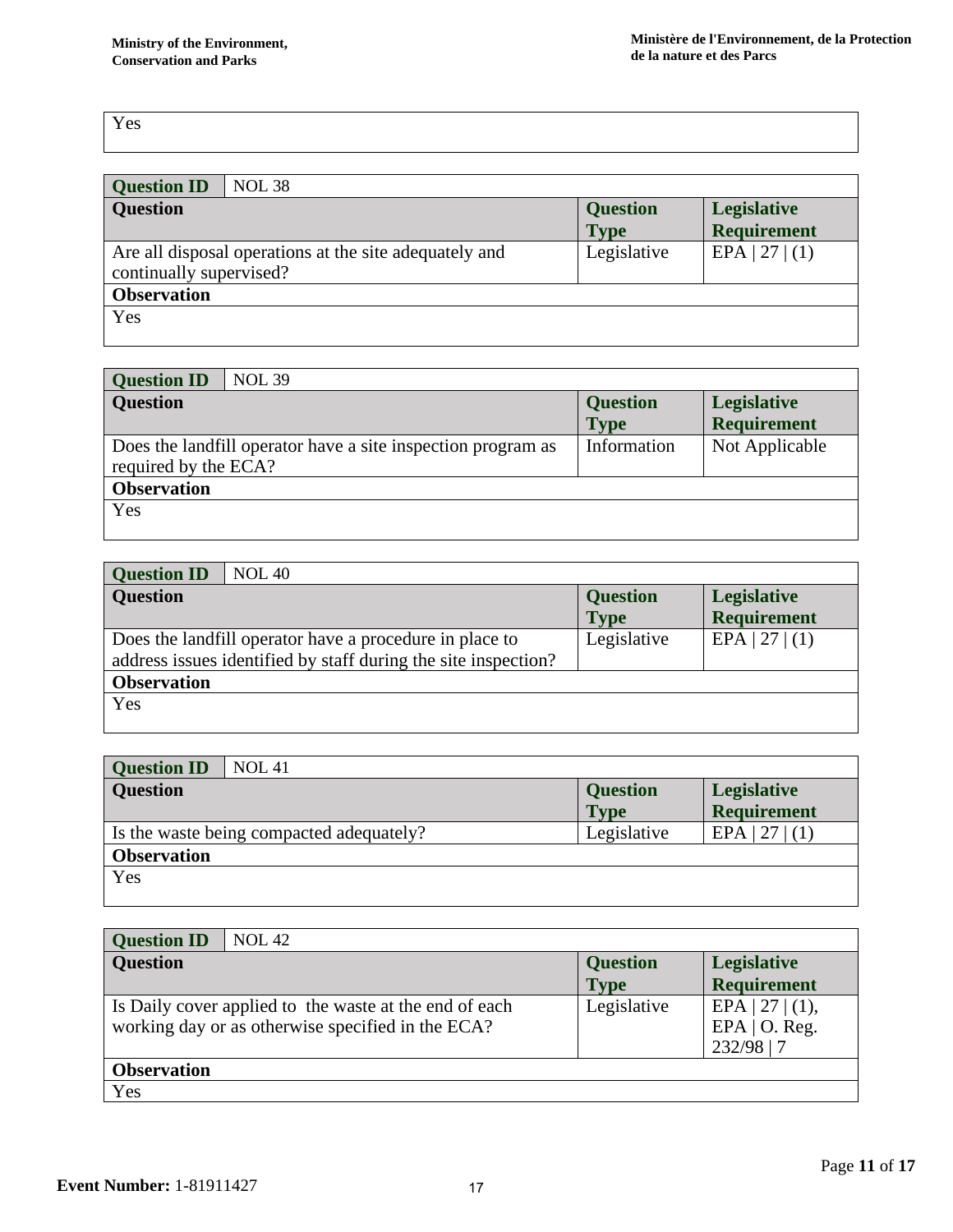| <b>Question ID</b><br><b>NOL 43</b>                                                        |                                |                                          |
|--------------------------------------------------------------------------------------------|--------------------------------|------------------------------------------|
| <b>Question</b>                                                                            | <b>Question</b><br><b>Type</b> | <b>Legislative</b><br><b>Requirement</b> |
| Are procedures implemented to control rodents or other<br>animals and insects at the site? | Legislative                    | EPA   27   (1)                           |
| <b>Observation</b>                                                                         |                                |                                          |
| Yes                                                                                        |                                |                                          |

| <b>NOL 44</b><br><b>Question ID</b>                            |                 |                    |
|----------------------------------------------------------------|-----------------|--------------------|
| <b>Question</b>                                                | <b>Question</b> | <b>Legislative</b> |
|                                                                | <b>Type</b>     | <b>Requirement</b> |
| Is site access restricted by use of a gate, fence, or physical | Legislative     | EPA   27   (1)     |
| barrier when the site is not operating?                        |                 |                    |
| <b>Observation</b>                                             |                 |                    |
| Yes                                                            |                 |                    |
|                                                                |                 |                    |

| <b>Question ID</b><br><b>NOL 45</b>                        |                 |                    |
|------------------------------------------------------------|-----------------|--------------------|
| <b>Question</b>                                            | <b>Question</b> | Legislative        |
|                                                            | <b>Type</b>     | <b>Requirement</b> |
| Is the waste disposal area adequately screened from public | Legislative     | EPA   27   (1)     |
| view?                                                      |                 |                    |
| <b>Observation</b>                                         |                 |                    |
| Yes                                                        |                 |                    |

The active waste disposal area is visible from the access road but cannot be observed from local public roads.

| <b>NOL 46</b><br><b>Question ID</b>                               |                 |                     |
|-------------------------------------------------------------------|-----------------|---------------------|
| <b>Question</b>                                                   | <b>Question</b> | Legislative         |
|                                                                   | <b>Type</b>     | <b>Requirement</b>  |
| Are daily records of site operations available at the site for at | Legislative     | EPA   27   $(1)$ ,  |
| least the past 2 years or as otherwise required by the ECA?       |                 | EPA $\vert$ O. Reg. |
|                                                                   |                 | 232/98   21         |
| <b>Observation</b>                                                |                 |                     |
| Yes                                                               |                 |                     |
|                                                                   |                 |                     |

| <b>Question ID</b> | <b>NOL 47</b>                                              |                 |                    |
|--------------------|------------------------------------------------------------|-----------------|--------------------|
| <b>Question</b>    |                                                            | <b>Ouestion</b> | <b>Legislative</b> |
|                    |                                                            | <b>Type</b>     | <b>Requirement</b> |
|                    | Has the annual operations report been submitted to MECP or | Legislative     | $EPA$   27   (1)   |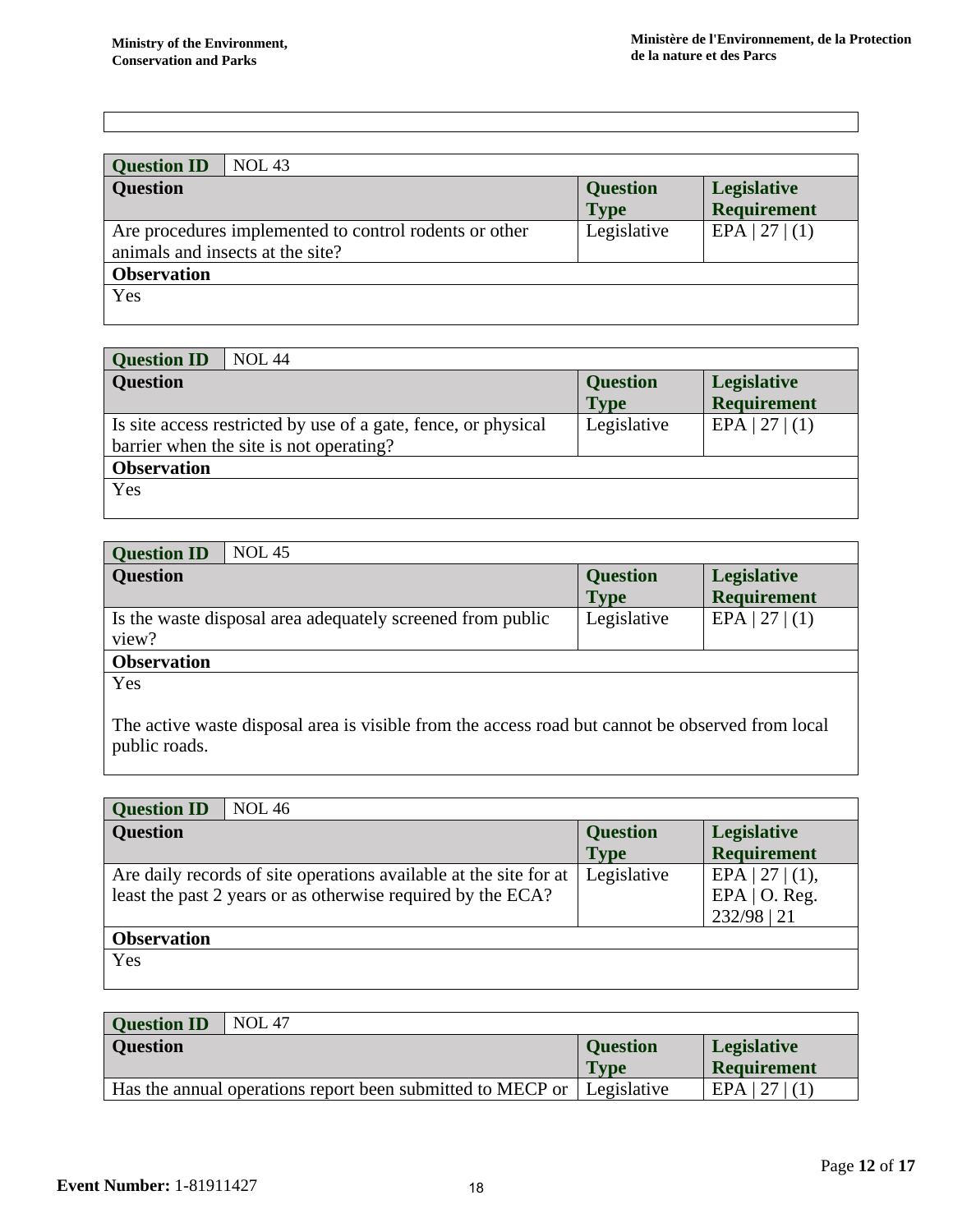| available on site as required by the ECA? |  |
|-------------------------------------------|--|
| <b>Observation</b>                        |  |
| Yes                                       |  |
|                                           |  |

| <b>NOL 48</b><br><b>Question ID</b> |                                |                                                          |
|-------------------------------------|--------------------------------|----------------------------------------------------------|
| <b>Question</b>                     | <b>Question</b><br><b>Type</b> | <b>Legislative</b><br><b>Requirement</b>                 |
| Is scavenging being prevented?      | Legislative                    | EPA   27   $(1)$ ,<br>EPA $\vert$ O. Reg.<br>232/98   23 |
| <b>Observation</b>                  |                                |                                                          |
| Yes                                 |                                |                                                          |

| <b>NOL 51</b><br><b>Question ID</b>                                                     |                                |                                          |
|-----------------------------------------------------------------------------------------|--------------------------------|------------------------------------------|
| <b>Question</b>                                                                         | <b>Question</b><br><b>Type</b> | <b>Legislative</b><br><b>Requirement</b> |
| Is the landfill only accepting the types of waste that they are<br>approved to receive? | Legislative                    | EPA   27   (1)                           |
| <b>Observation</b>                                                                      |                                |                                          |
| Yes                                                                                     |                                |                                          |

| <b>Question ID</b>   | <b>NOL 52</b>                                                                                                              |                 |                    |
|----------------------|----------------------------------------------------------------------------------------------------------------------------|-----------------|--------------------|
| <b>Question</b>      |                                                                                                                            | <b>Question</b> | Legislative        |
|                      |                                                                                                                            | <b>Type</b>     | <b>Requirement</b> |
| approved the accept? | Does the landfill have a waste refusal procedure in place to<br>manage waste that arrives at the site that the site is not | Information     | Not Applicable     |
| <b>Observation</b>   |                                                                                                                            |                 |                    |
| Yes                  |                                                                                                                            |                 |                    |

| <b>Question ID</b><br><b>NOL 53</b>            |                 |                    |
|------------------------------------------------|-----------------|--------------------|
| <b>Question</b>                                | <b>Question</b> | <b>Legislative</b> |
|                                                | <b>Type</b>     | <b>Requirement</b> |
| is the waste refusal procedure being followed? | Legislative     | $EPA$   27   (1)   |
| <b>Observation</b>                             |                 |                    |
| Yes                                            |                 |                    |
|                                                |                 |                    |

| <b>NOL 54</b><br><b>Ouestion ID</b> |                                                            |                 |                          |
|-------------------------------------|------------------------------------------------------------|-----------------|--------------------------|
| <b>Question</b>                     |                                                            | <b>Ouestion</b> | <b>Legislative</b>       |
|                                     |                                                            | <b>Type</b>     | <b>Requirement</b>       |
|                                     | Does the landfill have a procedure in place to address and | Legislative     | $\left 27\right $<br>EPA |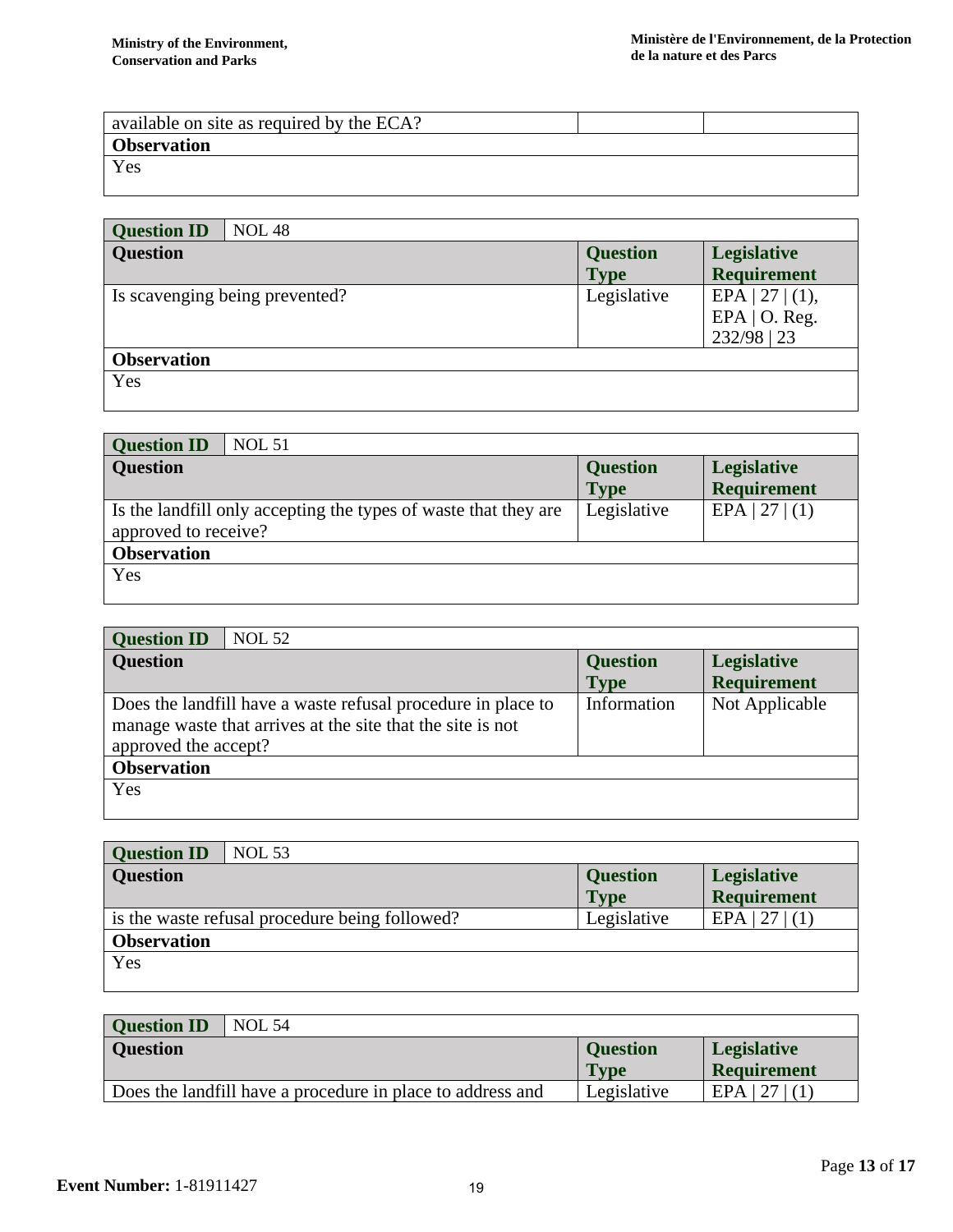| document spills and fires? |  |  |
|----------------------------|--|--|
| <b>Observation</b>         |  |  |
| Yes                        |  |  |
|                            |  |  |

| <b>Question ID</b>   | <b>NOL 55</b>                                        |                 |                    |
|----------------------|------------------------------------------------------|-----------------|--------------------|
| <b>Question</b>      |                                                      | <b>Question</b> | <b>Legislative</b> |
|                      |                                                      | <b>Type</b>     | <b>Requirement</b> |
| required by the ECA? | Does the landfill have emergency contingency plan as | Legislative     | EPA   27   (1)     |
| <b>Observation</b>   |                                                      |                 |                    |
| Yes                  |                                                      |                 |                    |

| <b>NOL 59</b><br><b>Question ID</b>                                   |                                |                                          |
|-----------------------------------------------------------------------|--------------------------------|------------------------------------------|
| <b>Question</b>                                                       | <b>Question</b><br><b>Type</b> | <b>Legislative</b><br><b>Requirement</b> |
| Does the landfill have a procedure in place to address<br>complaints? | Legislative                    | EPA   27   (1)                           |
| <b>Observation</b>                                                    |                                |                                          |
| Yes                                                                   |                                |                                          |

| <b>NOL 61</b><br><b>Question ID</b>                         |                 |                    |
|-------------------------------------------------------------|-----------------|--------------------|
| <b>Question</b>                                             | <b>Question</b> | <b>Legislative</b> |
|                                                             | <b>Type</b>     | <b>Requirement</b> |
| Has the landfill operator developed a Design and Operations | Information     | EPA   27   (1)     |
| Manual?                                                     |                 |                    |
| <b>Observation</b>                                          |                 |                    |
| Yes                                                         |                 |                    |
|                                                             |                 |                    |

| <b>NOL 62</b><br><b>Question ID</b>             |                 |                    |
|-------------------------------------------------|-----------------|--------------------|
| <b>Question</b>                                 | <b>Question</b> | Legislative        |
|                                                 | <b>Type</b>     | <b>Requirement</b> |
| Is the Design and Operations Manual up to date? | Information     | Not Applicable     |
| <b>Observation</b>                              |                 |                    |
| Yes                                             |                 |                    |
|                                                 |                 |                    |

| <b>Question ID</b><br><b>NOL 63</b>                                        |                                |                                          |
|----------------------------------------------------------------------------|--------------------------------|------------------------------------------|
| <b>Question</b>                                                            | <b>Question</b><br><b>Type</b> | <b>Legislative</b><br><b>Requirement</b> |
| Does the landfill operator have training procedures for site<br>personnel? | Legislative                    | EPA   27   (1)                           |
| <b>Observation</b>                                                         |                                |                                          |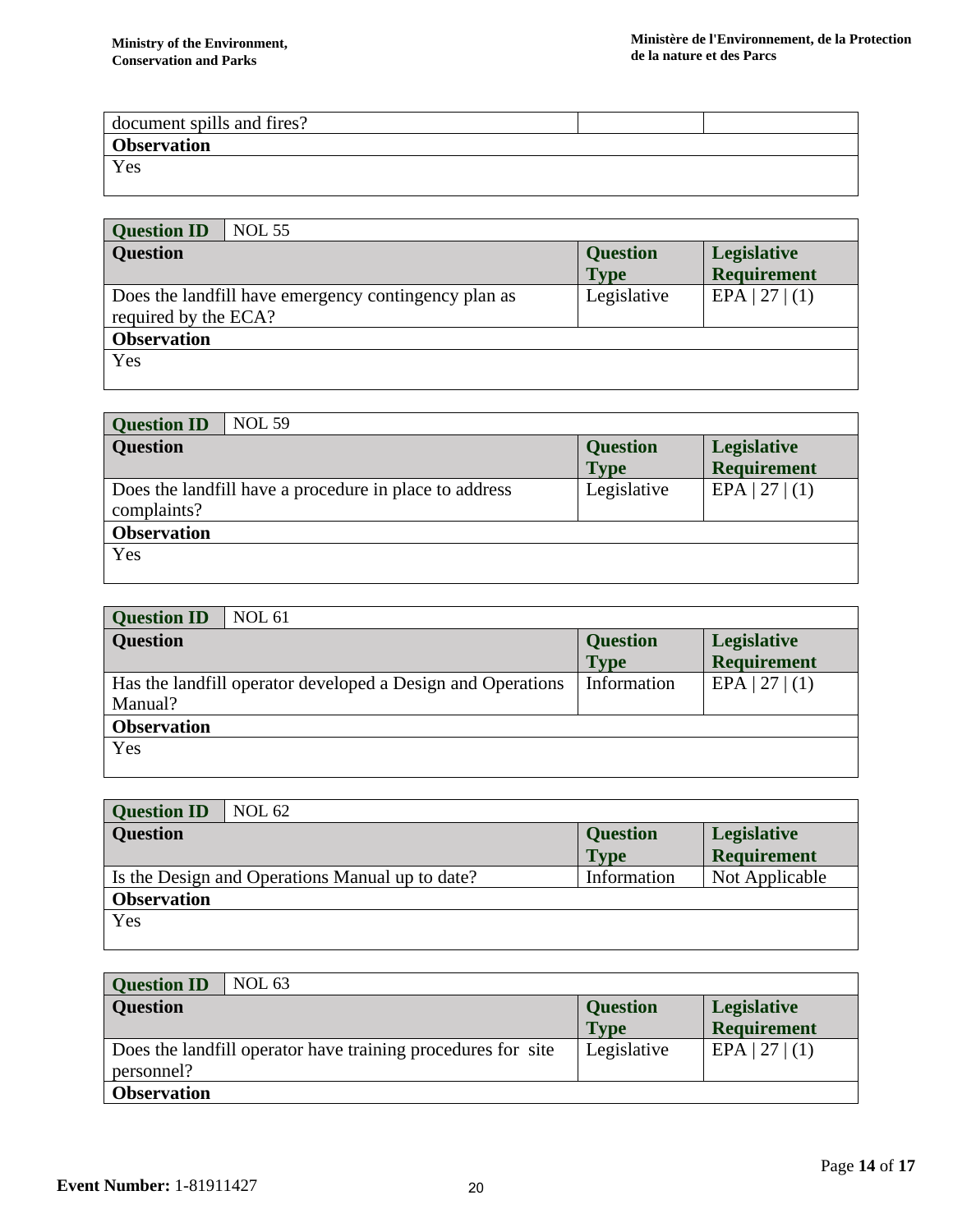| <b>Question ID</b> | <b>NOL 64</b>                                               |                 |                    |
|--------------------|-------------------------------------------------------------|-----------------|--------------------|
| <b>Question</b>    |                                                             | <b>Question</b> | Legislative        |
|                    |                                                             | <b>Type</b>     | <b>Requirement</b> |
|                    | Is the landfill operator following the established training | Legislative     | EPA   27   (1)     |
| procedures?        |                                                             |                 |                    |
| <b>Observation</b> |                                                             |                 |                    |
| Yes                |                                                             |                 |                    |
|                    |                                                             |                 |                    |

| <b>Question ID</b> | <b>NOL 65</b>                                                |                 |                    |
|--------------------|--------------------------------------------------------------|-----------------|--------------------|
| <b>Question</b>    |                                                              | <b>Question</b> | Legislative        |
|                    |                                                              | <b>Type</b>     | <b>Requirement</b> |
|                    | Has the Certificate of Requirement been registered on Title? | Legislative     | $EPA$   27   (1)   |
| <b>Observation</b> |                                                              |                 |                    |
| Yes                |                                                              |                 |                    |
|                    |                                                              |                 |                    |

| NOL 60<br><b>Question ID</b>                                                               |                                |                                          |
|--------------------------------------------------------------------------------------------|--------------------------------|------------------------------------------|
| <b>Question</b>                                                                            | <b>Question</b><br><b>Type</b> | <b>Legislative</b><br><b>Requirement</b> |
| Has the landfill operator addressed the complaints to the<br>satisfaction of the ministry? | Legislative                    | EPA   27   (1)                           |
| <b>Observation</b>                                                                         |                                |                                          |
| Yes                                                                                        |                                |                                          |

**Ministry Program: Regulated Activity:** WASTE : Receiver Transfer Processing **Component Assessed:** HOUSEHOLD HAZARDOUS WASTE DEPOT

| <b>Question ID</b><br>1-E2RB6L                                                                                                                                     |                 |                    |
|--------------------------------------------------------------------------------------------------------------------------------------------------------------------|-----------------|--------------------|
| <b>Question</b>                                                                                                                                                    | <b>Question</b> | <b>Legislative</b> |
|                                                                                                                                                                    | <b>Type</b>     | <b>Requirement</b> |
| Is the site only accepting wastes limited to the types                                                                                                             | Legislative     | EPA   27   (1)     |
| specified in the ECA?                                                                                                                                              |                 |                    |
| <b>Observation</b>                                                                                                                                                 |                 |                    |
| Yes                                                                                                                                                                |                 |                    |
| The site is only collecting the waste classes identified in the ECA.                                                                                               |                 |                    |
| Collected wastes are picked up by Terrapure. Collection is generally completed weekly with fewer<br>collections during winter months as received volumes decrease. |                 |                    |

| <b>Question ID</b> | `TK4R<br>– ! – E∠ . |                 |                      |
|--------------------|---------------------|-----------------|----------------------|
| <b>Question</b>    |                     | <b>Duestion</b> | $-00^{-7}$<br>lative |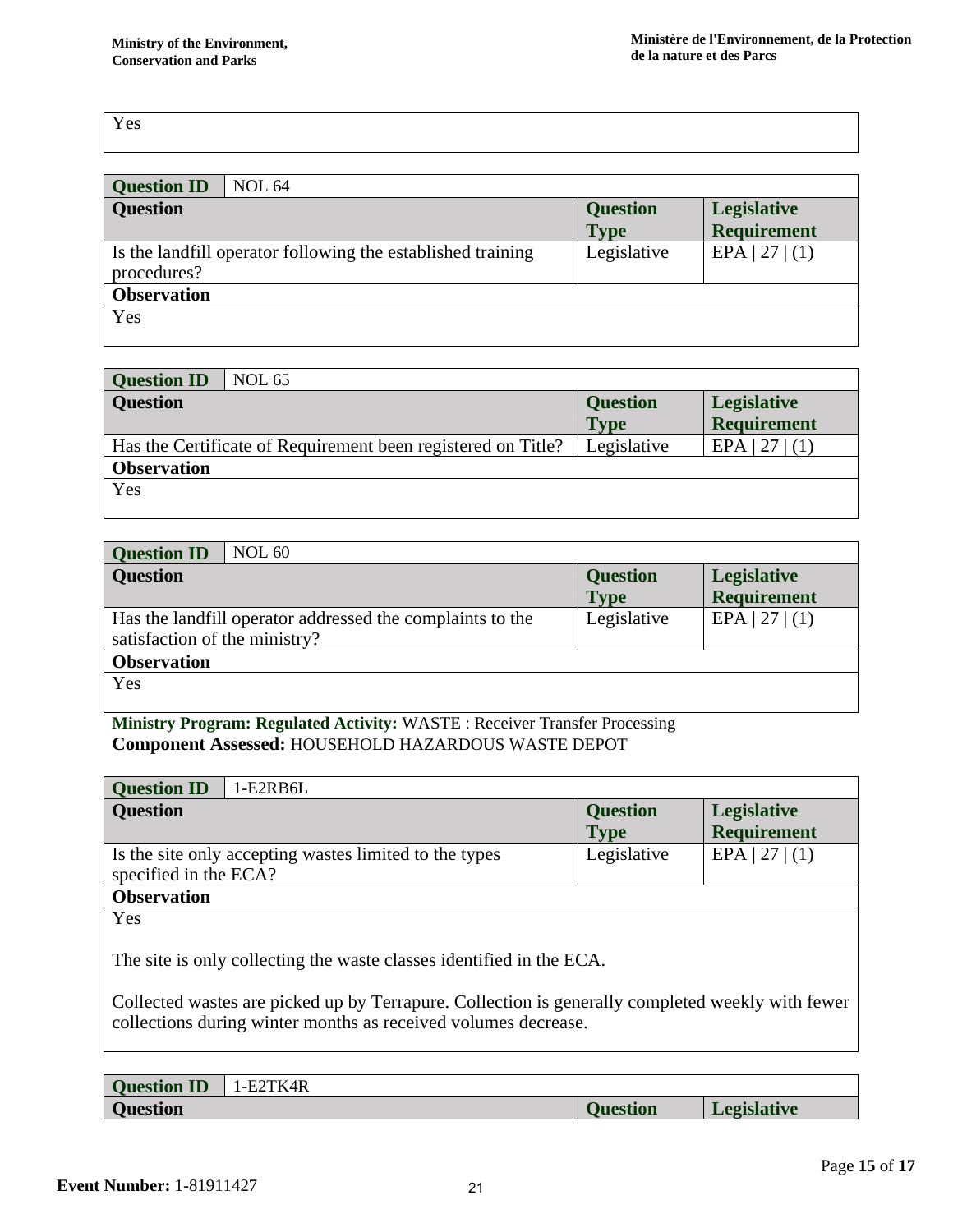|                                                               | Type        | <b>Requirement</b> |  |
|---------------------------------------------------------------|-------------|--------------------|--|
| Is waste received at the Site within the approved limits as   | Legislative | EPA   27   (1)     |  |
| specified in the ECA?                                         |             |                    |  |
| <b>Observation</b>                                            |             |                    |  |
| Yes                                                           |             |                    |  |
|                                                               |             |                    |  |
| All waste volumes are recorded via the manifests and tracked. |             |                    |  |

| <b>Question ID</b><br>$1-E2TK4Z$                         |                 |                    |
|----------------------------------------------------------|-----------------|--------------------|
| <b>Question</b>                                          | <b>Question</b> | <b>Legislative</b> |
|                                                          | <b>Type</b>     | <b>Requirement</b> |
| Are wastes stored and handled in accordance with the ECA | Legislative     | $EPA$   27   (1)   |
| conditions?                                              |                 |                    |
| <b>Observation</b>                                       |                 |                    |

Collected materials are stored in drums. Separate drums are used for each waste class. Drums are provided by the carrier.

| <b>Question ID</b><br>1-E2TODX                               |                            |                                          |
|--------------------------------------------------------------|----------------------------|------------------------------------------|
| <b>Question</b>                                              | <b>Question</b>            | <b>Legislative</b><br><b>Requirement</b> |
| Are waste areas of the site being inspected, as specified in | <b>Type</b><br>Legislative | EPA   27   (1)                           |
| the ECA?                                                     |                            |                                          |
| <b>Observation</b>                                           |                            |                                          |
| Yes                                                          |                            |                                          |

| <b>Question ID</b><br>1-E2TOEX                              |                 |                    |  |
|-------------------------------------------------------------|-----------------|--------------------|--|
| <b>Question</b>                                             | <b>Question</b> | <b>Legislative</b> |  |
|                                                             | <b>Type</b>     | <b>Requirement</b> |  |
| Are trained/competent personnel inspecting the waste areas, | Legislative     | EPA   27   (1)     |  |
| as specified in the ECA?                                    |                 |                    |  |
| <b>Observation</b>                                          |                 |                    |  |
| Yes                                                         |                 |                    |  |

All staff working in the HHW depot are trained. This includes TDGA training every 3 years.

| <b>Question ID</b><br>1-E2TOF5                             |                 |                    |
|------------------------------------------------------------|-----------------|--------------------|
| <b>Question</b>                                            | <b>Question</b> | <b>Legislative</b> |
|                                                            | <b>Type</b>     | <b>Requirement</b> |
| Is the site maintaining records on incoming, outgoing, and | Legislative     | $EPA$   27   (1)   |
| waste storage amounts, as specified in the ECA?            |                 |                    |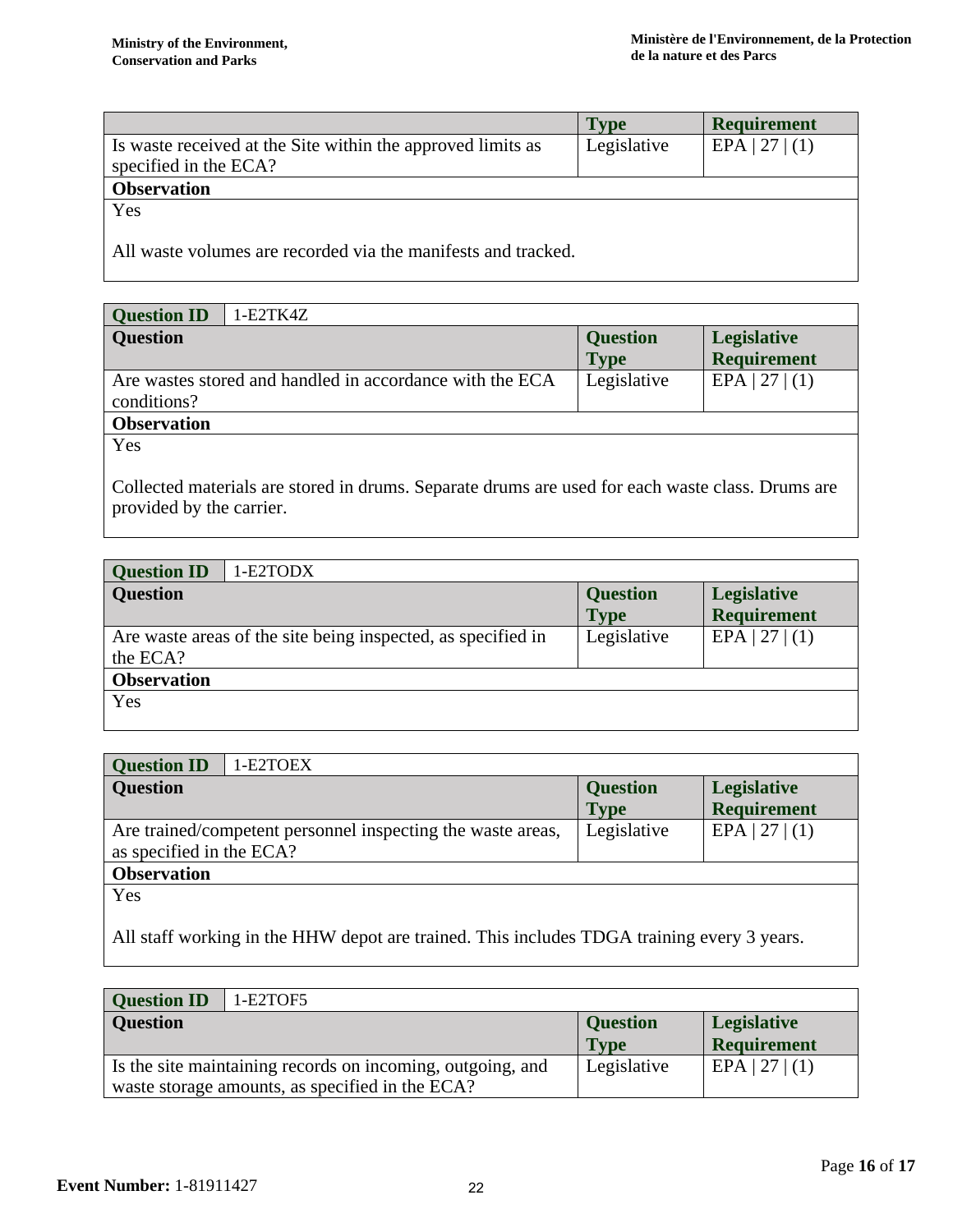# **Observation**

Yes

| <b>Question ID</b>           | 1-E2TOBB                                                  |                                |                                   |
|------------------------------|-----------------------------------------------------------|--------------------------------|-----------------------------------|
| <b>Question</b>              |                                                           | <b>Question</b><br><b>Type</b> | Legislative<br><b>Requirement</b> |
| limits specified in the ECA? | Are wastes stored in accordance with the storage duration | Legislative                    | EPA   27   (1)                    |
| <b>Observation</b>           |                                                           |                                |                                   |
| Yes                          |                                                           |                                |                                   |

| <b>Question ID</b> | 1-E2TOD5                                                                                                             |                 |                    |
|--------------------|----------------------------------------------------------------------------------------------------------------------|-----------------|--------------------|
| <b>Question</b>    |                                                                                                                      | <b>Question</b> | <b>Legislative</b> |
|                    |                                                                                                                      | <b>Type</b>     | <b>Requirement</b> |
| ECA?               | Are wastes stored and handled in accordance with any<br>additional or site-specific requirements as specified in the | Legislative     | EPA   27   (1)     |
| <b>Observation</b> |                                                                                                                      |                 |                    |
| Yes                |                                                                                                                      |                 |                    |

| <b>Question ID</b><br>1-E2TOCF                                                            |                 |                    |  |
|-------------------------------------------------------------------------------------------|-----------------|--------------------|--|
| <b>Question</b>                                                                           | <b>Question</b> | <b>Legislative</b> |  |
|                                                                                           | <b>Type</b>     | <b>Requirement</b> |  |
| Are wastes stored in accordance with the storage quantity<br>limits specified in the ECA? | Legislative     | EPA   27   (1)     |  |
| <b>Observation</b>                                                                        |                 |                    |  |
| Yes                                                                                       |                 |                    |  |

| <b>Question ID</b><br>1-E2TOCN                                                      |                                |                                          |  |
|-------------------------------------------------------------------------------------|--------------------------------|------------------------------------------|--|
| <b>Question</b>                                                                     | <b>Question</b><br><b>Type</b> | <b>Legislative</b><br><b>Requirement</b> |  |
| Are wastes stored in accordance with the storage locations<br>specified in the ECA? | Legislative                    | EPA   27   (1)                           |  |
| <b>Observation</b>                                                                  |                                |                                          |  |
| Yes                                                                                 |                                |                                          |  |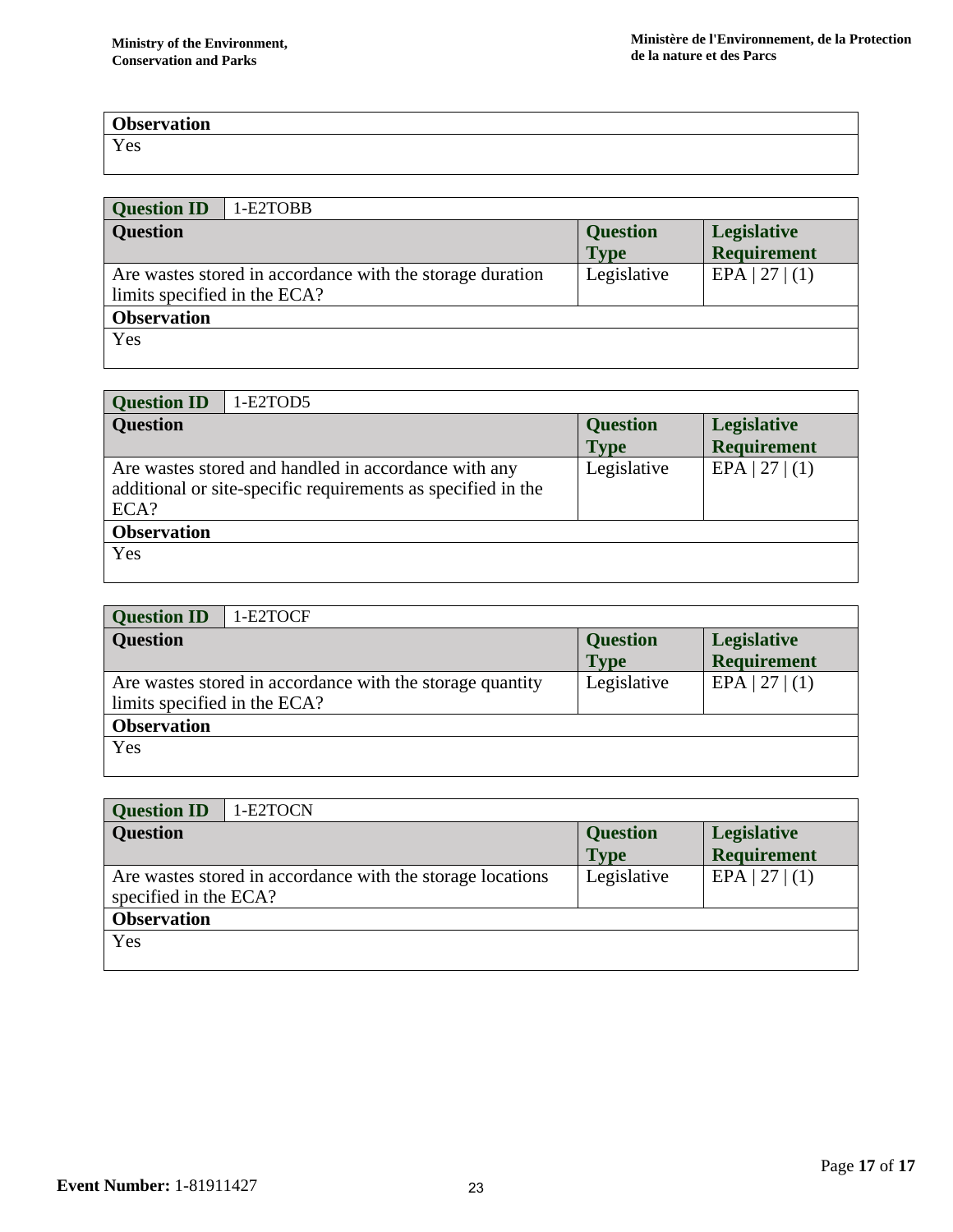# **2021 Work Summary**

| Goal                                                                                                  | <b>Completed in 2021</b>                                                                                                                                                                                                                                                                                                                                                                                                                                                                                                                                                                                                                                           |
|-------------------------------------------------------------------------------------------------------|--------------------------------------------------------------------------------------------------------------------------------------------------------------------------------------------------------------------------------------------------------------------------------------------------------------------------------------------------------------------------------------------------------------------------------------------------------------------------------------------------------------------------------------------------------------------------------------------------------------------------------------------------------------------|
| Integrated<br>Waste<br>Management<br><b>Strategy</b>                                                  | PRC provided comment, feedback, and suggestions throughout 2020<br>on the Integrated Waste Management Strategy progress.<br>In January the PRC reviewed and provided feedback on a<br>summary of the 2020 initiatives which were achieved and which<br>still needed to be completed, and a timeline for achieving the<br>2021 initiatives.<br>In February the PRC provided comments and support for a two<br>$\bullet$<br>year bulky plastics recycling pilot program.<br>In March the PRC provided comments and support for changes<br>to the mattress recycling program to ensure all mattresses will<br>be recycled moving forward. The committee also provided |
|                                                                                                       | support to make the construction and demolition recycling pilot<br>a permanent program.<br>In November the PRC made resolutions regarding an SSO<br>program in Kawartha Lakes for staff to seek information from<br>the marketplace.                                                                                                                                                                                                                                                                                                                                                                                                                               |
| <b>Lindsay Ops</b><br>Landfill<br>Operations                                                          | The PRC provided feedback on landfill operations projects.<br>In March a PRC member brought forward a presentation on<br>how to reduce landfill congestion for consideration and<br>comments.<br>The PRC continuously commented and provided feedback on<br>other aspects of landfill operations.                                                                                                                                                                                                                                                                                                                                                                  |
| 2021<br>Biomonitoring<br>Report                                                                       | PRC had the opportunity to view the Biomonitoring report to provide<br>comments and ask questions at the May meeting.<br>In June the PRC reviewed a memo to be submitted to the<br>MECP with a statistical review of the program as rationale to<br>request the program be cancelled.                                                                                                                                                                                                                                                                                                                                                                              |
| 2020 Annual<br>Monitoring<br>Report                                                                   | A copy of the 2020 Annual Monitoring Report was provided to the<br>PRC. At the May meeting the PRC viewed a PowerPoint presentation<br>on the reporting results in 2020.                                                                                                                                                                                                                                                                                                                                                                                                                                                                                           |
| Review of<br>Ministry of the<br>Environment,<br>Conservation<br>and Parks<br>(MECP)<br>Correspondence | PRC reviewed all MECP correspondence regarding the annual<br>monitoring report and any inspection reports.<br>In February the PRC was provided an MECP inspection<br>$\bullet$<br>report of the Lindsay Ops landfill for review and comments.<br>In June staff provided information to the PRC regarding the<br>final blue box regulation to producer responsibility.                                                                                                                                                                                                                                                                                              |
| Development of<br>2021 Work Plan                                                                      | The PRC developed a 2021 work plan for council approval at the<br>January 2021 meeting.                                                                                                                                                                                                                                                                                                                                                                                                                                                                                                                                                                            |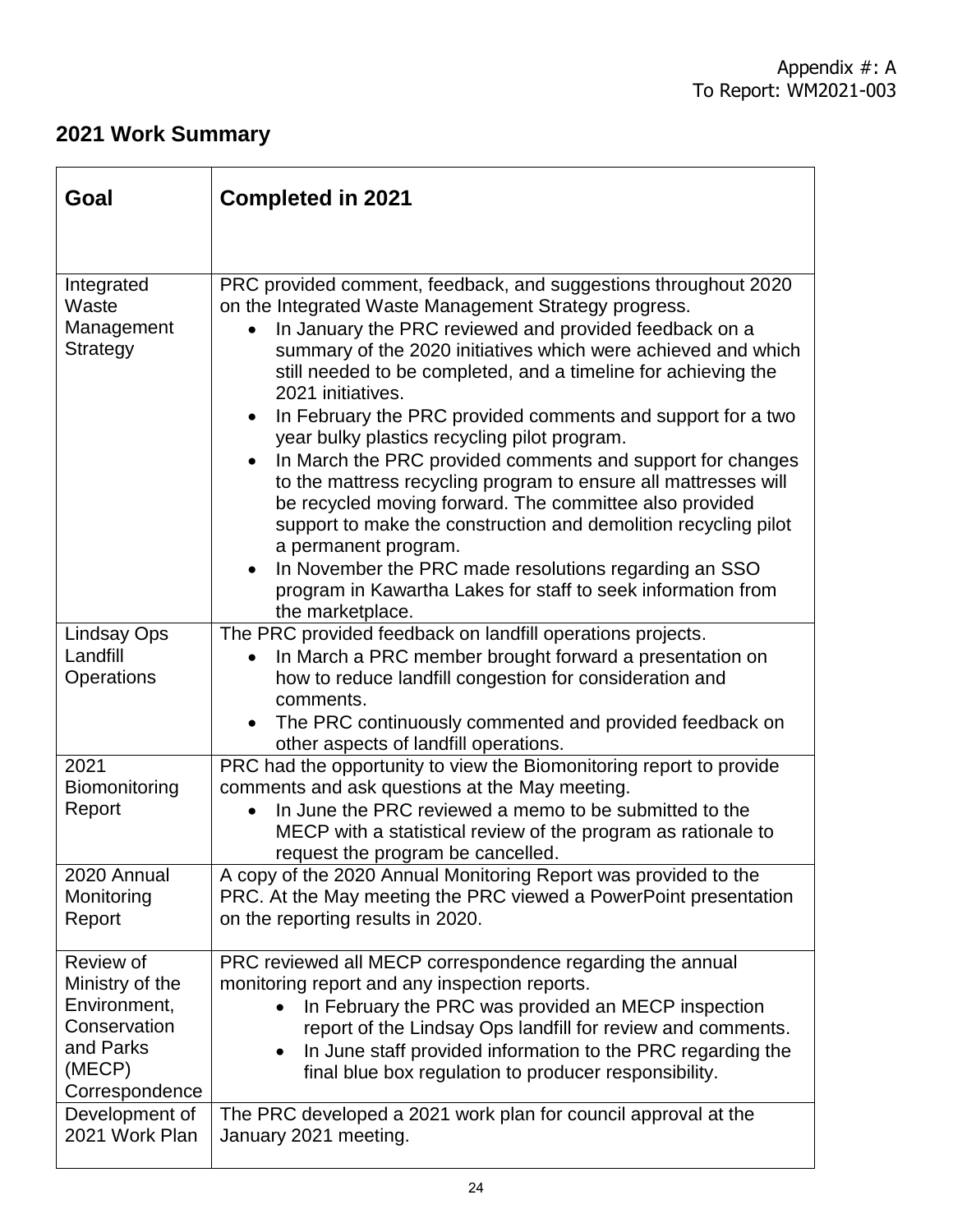| 2022 Lindsay Ops PRC Work Plan Tool |                                              |  |  |
|-------------------------------------|----------------------------------------------|--|--|
| <b>Committee Name:</b>              | Lindsay Ops Landfill Public Review Committee |  |  |
| <b>Work plan for Year:</b>          | 2022                                         |  |  |
| <b>Approved by Council:</b>         |                                              |  |  |

| Goal                                          | <b>Measurement Stages</b>                                                                                                                  | <b>Timeline</b> | <b>Measurement for</b><br><b>Success</b>                    |
|-----------------------------------------------|--------------------------------------------------------------------------------------------------------------------------------------------|-----------------|-------------------------------------------------------------|
| Integrated<br>Waste<br>Management<br>Strategy | Provide recommendations<br>on the implementation of<br>various waste management<br>initiatives outlined in the<br>Strategy Update for 2022 | Ongoing         | Strategy Initiatives achieved                               |
| Lindsay Ops<br>Landfill<br><b>Operations</b>  | Provide comment and<br>feedback on operations and<br>diversion programs                                                                    | Ongoing         | Successful programs<br>implemented                          |
| 2022<br>Biomonitoring<br>Report               | Review biomonitoring<br>results and report                                                                                                 | April to June   | Provide feedback during draft<br>phase of report            |
| 2021 Annual<br>Monitoring<br>Report           | Review 2021 Annual<br>Monitoring Report and<br>committee questions                                                                         | May to June     | Dialogue with committee to<br>ensure ECA conditions are met |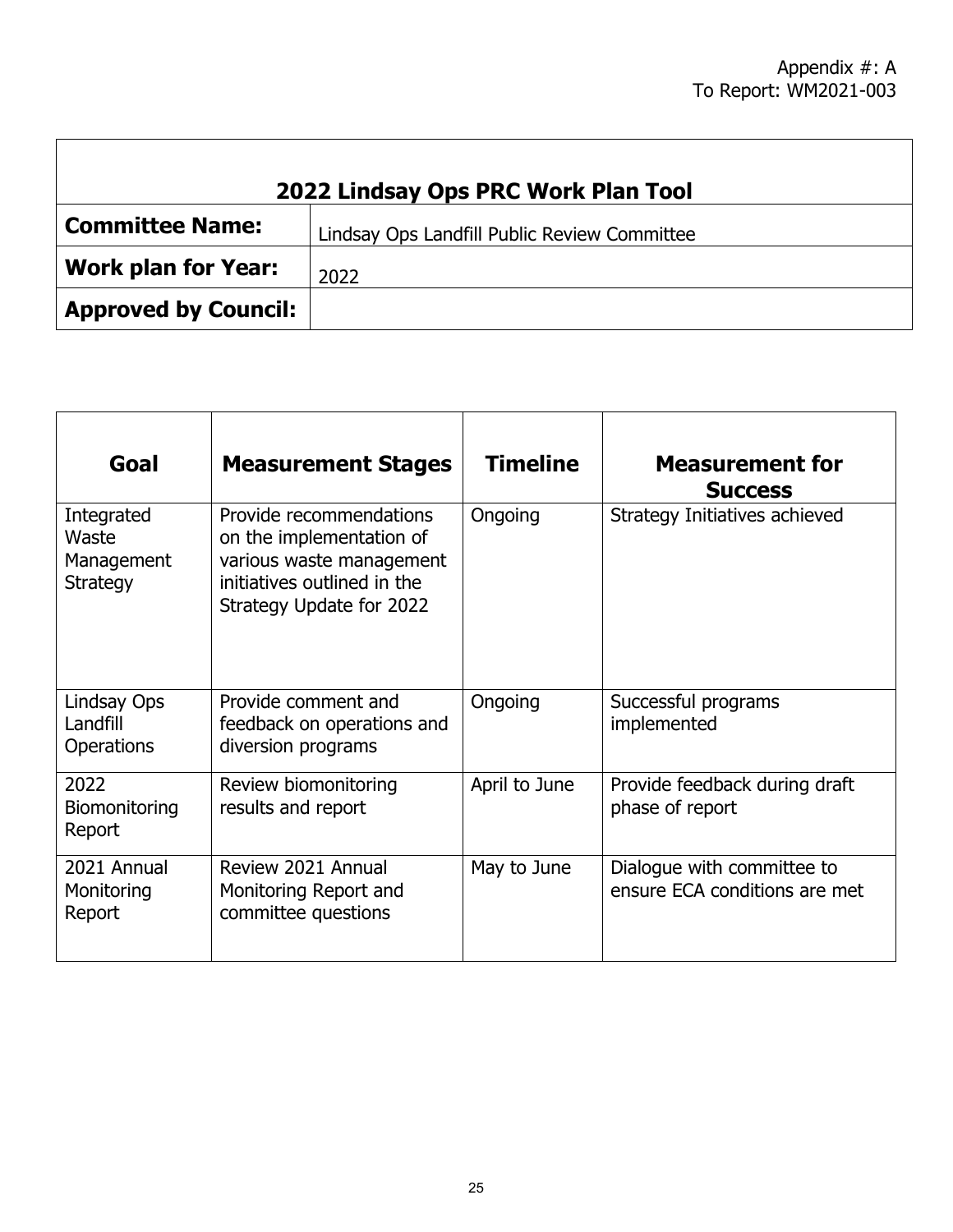| Goal                                                                                                 | <b>Measurement Stages</b>                                                                                                | <b>Timeline</b>            | <b>Measurement for</b><br><b>Success</b>                                                                                                             |
|------------------------------------------------------------------------------------------------------|--------------------------------------------------------------------------------------------------------------------------|----------------------------|------------------------------------------------------------------------------------------------------------------------------------------------------|
| Review of<br>Ministry of the<br>Environment<br>Conservation<br>and Parks<br>(MECP)<br>Correspondence | Review all MECP<br>correspondence regarding<br>the annual monitoring<br>report as well as any MECP<br>inspection reports | As received                | 1. Any Ministry correspondence<br>is addressed in a timely<br>manner by committee and<br>staff for response to MECP.<br>2. For committee information |
| Development of<br>2023 Work Plan                                                                     | Review and acceptance of<br>2023 Work Plan<br>Staff Report to Council for<br>approval                                    | Late 2022 or<br>early 2023 | Approval of 2023 work plan by<br>Lindsay Ops PRC Committee and<br>Council                                                                            |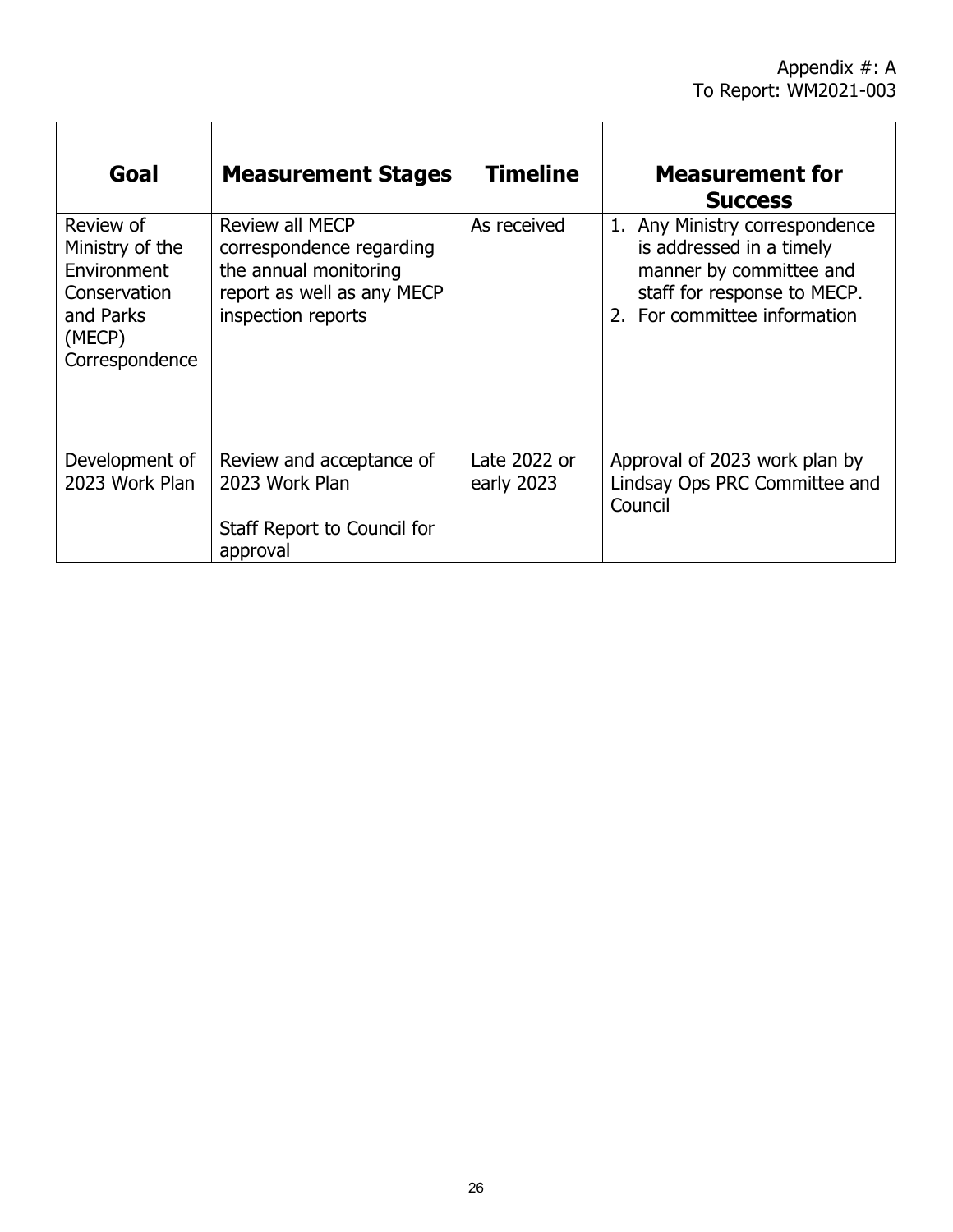| Lindsay Ops Leachate<br>2019              |                                                   |                                                                |                        | <b>Exceeds Bylaw Value</b><br><b>Exceeds PWQO Value</b> |                        |                             |                                                  |                              |                                        |                               |                                    |                             |                                            |                              |                              |                              |
|-------------------------------------------|---------------------------------------------------|----------------------------------------------------------------|------------------------|---------------------------------------------------------|------------------------|-----------------------------|--------------------------------------------------|------------------------------|----------------------------------------|-------------------------------|------------------------------------|-----------------------------|--------------------------------------------|------------------------------|------------------------------|------------------------------|
| <b>Parameters</b>                         | <b>CKL Sewer</b><br><b>Bylaw Limits</b><br>(mg/L) | <b>Provincial Water</b><br><b>Quality Objectives</b><br>(mg/L) | Jan. Results<br>(mg/L) | <b>Feb. Results</b><br>(mg/L)                           | Mar. Results<br>(mg/L) | (mg/L)                      | April. Results April. Results (mg/L)<br>new cell | <b>May Results</b><br>(mg/L) | <b>June Results</b><br>(mg/L)          | <b>July Results</b><br>(mg/L) | August<br><b>Results</b><br>(mg/L) | September<br>Results (mg/L) | <b>October. Results</b><br>(mg/L) new cell | <b>Oct Results</b><br>(mg/L) | <b>Nov Results</b><br>(mg/L) | <b>Dec Results</b><br>(mg/L) |
| Hardness (CaCO3)                          | N/A                                               | N/A                                                            | 593                    | 596                                                     | 544                    | 653                         | 925                                              | 557                          | 475                                    | 628                           | 649                                | 664                         | 1090                                       | 666                          | 610                          | 580                          |
| Alkalinity (CaCO3)                        | N/A                                               | N/A                                                            | 609                    | 599                                                     | 601                    | 482                         | 1270                                             | 528                          | 531                                    | 693                           | 773                                | 759                         | 2380                                       | 731                          | 610                          | 543                          |
| <b>Biochemical Oxyger</b><br>Demand (BOD) | 300                                               | N/A                                                            | $3$                    | 19                                                      | 8                      | $\overline{7}$              | 262                                              | $\overline{4}$               | $\mathbf{3}$                           | 5                             | $\overline{4}$                     | n/a                         | 62                                         | < 3                          | -5                           | 5                            |
| <b>TDS</b>                                | N/A                                               | N/A                                                            | 991                    | 1005                                                    | 972                    | 928                         | 1550                                             | 796                          | 743                                    | 1045                          | 1144                               | 1258                        | 4318                                       | 1226                         | 1017                         | 868                          |
| Dissolved Organic                         | N/A                                               | N/A                                                            | 13.1                   | 13.4                                                    | 13.5                   | 12.9                        | 207                                              | 14.8                         | 12.1                                   | 16.1                          | 18.5                               | 1.3                         | 130                                        |                              |                              |                              |
| Carbon<br>COD                             | N/A                                               | N/A                                                            | 73                     | 62                                                      | 63                     | 56                          | 644                                              | 40                           | 38                                     | 76                            | 78                                 | 112                         | 692                                        | 11.4<br>87                   | 10<br>59                     | 8.2<br>50                    |
| Chloride                                  | N/A                                               | N/A                                                            | 176                    | 199                                                     | 198                    | 127                         | 27.5                                             | 107                          | 106                                    | 138                           | 202                                | 307                         | 887                                        | 278                          | 201                          | 146                          |
| Ammonia (N) - Total                       | N/A                                               | 1.11                                                           | 17.6                   | 17.6                                                    | 169                    | 14.1                        | 10                                               | 9.71                         | 10.5                                   | 20.9                          | 26.6                               | 28.4                        | 350                                        | 27.9                         | 17.4                         | 11.8                         |
| Fluoride<br>Phenolic, 4AAP                | 10<br>1                                           | N/A<br>0.001                                                   | 0.2<br>0.012           | 0.1<br>< 0.002                                          | < 0.1<br>< 0.002       | < 0.1<br>< 0.002            | 0.8<br>0.14                                      | $< 0.1$<br>< 0.002           | $< 0.1$<br>< 0.002                     | < 0.1<br>< 0.002              | < 0.1<br>< 0.002                   | < 0.1<br>< 0.002            | $< 3\,$<br>< 0.002                         | < 0.1<br>< 0.002             | < 0.1<br>< 0.002             | < 0.1<br>< 0.002             |
| Sulphate                                  | N/A                                               | N/A                                                            | 45                     | 42                                                      | 48                     | 139                         | 10                                               | 38                           | 34                                     | 33                            | 22                                 | 15                          | 121                                        | 17                           | 49                           | 50                           |
| Nitrite                                   | N/A                                               | N/A                                                            | < 0.05                 | < 0.05                                                  | < 0.05                 | < 0.05                      | < 0.05                                           | < 0.05                       | < 0.05                                 | < 0.05                        | < 0.05                             | < 0.05                      | < 1                                        | < 0.05                       | < 0.05                       | < 0.05                       |
| Nitrate<br>Kjeldahl Nitrogen              | N/A                                               | N/A                                                            | 0.08                   | 0.15                                                    | 0.18                   | 0.16                        | < 0.05                                           | 0.42                         | 0.32                                   | < 0.05                        | < 0.05                             | < 0.05                      | < 1                                        | < 0.05                       | 0.21                         | 0.49                         |
| Total<br>Aluminum - Total                 | 50<br>50                                          | N/A<br>$0.075*$                                                | 19.7<br>0.27           | 20.5<br>0.12                                            | 20.8<br>0.12           | 17.6<br>0.68                | 104<br>0.13                                      | 10.9<br>0.1                  | 10.5<br>0.08                           | 25.2<br>0.15                  | 30.7<br>0.1                        | 35.8<br>0.07                | 364<br>0.62                                | 35.3<br>0.1                  | 18<br>0.11                   | 14.9<br>0.11                 |
| Antimony - Total                          | 5                                                 | 0.02                                                           | < 0.0005               | < 0.0001                                                | < 0.0005               | 0.0006                      | 0.0022                                           | < 0.0005                     | < 0.0005                               | < 0.0005                      | < 0.0005                           | < 0.0005                    | 0.002                                      | < 0.0005                     | < 0.0005                     | < 0.0005                     |
| Arsenic - Total                           |                                                   | 0.1                                                            | 0.0024                 | 0.0013                                                  | 0.0008                 | 0.0013                      | 0.0107                                           | 0.0013                       | 0.0009                                 | 0.0026                        | 0.0012                             | 0.0014                      | 0.0189                                     | 0.0013                       | 0.0015                       | 0.0012                       |
| Barium<br>Beryllium                       | N/A<br>N/A                                        | N/A<br>$1.1***$                                                | 0.331<br>< 0.002       | 0.297<br>< 0.002                                        | 0.253<br>< 0.002       | 0.245<br>< 0.002            | 0.362<br>< 0.002                                 | 0.211<br>< 0.002             | 0.159<br>< 0.002                       | 0.394<br>< 0.002              | 0.382<br>< 0.002                   | 0.471<br>< 0.002            | 0.82<br>< 0.002                            | 0.462<br>< 0.002             | 0.313<br>< 0.002             | 0.226<br>< 0.002             |
| Boron                                     | N/A                                               | 0.2                                                            |                        | 0.426                                                   |                        |                             | 2.95                                             |                              | በ 27ያ                                  |                               | 0.54                               |                             | 9.68                                       | <u>n 605</u>                 | 0.411                        |                              |
| Cadmium - Total                           | 0.7                                               | 0.0002                                                         | < 0.00007              | < 0.000015                                              | < 0.000070             | < 0.000070                  | < 0.000070                                       | < 0.000070                   | < 0.000070                             | < 0.000070                    | < 0.000070                         | < 0.000070                  | < 0.000070                                 | < 0.000070                   | < 0.000070                   | < 0.000070                   |
| Calcium<br>Chromium - Total               | N/A<br>2.8                                        | N/A<br>0.0099                                                  | 179<br>0.017           | 175<br>0.011                                            | 160<br>0.012           | 211<br>0.161                | 273<br>0.013                                     | 184<br>0.004                 | 154<br>0.001                           | 184<br>0.013                  | 186<br>< 0.001                     | 180<br>0.004                | 267<br>0.037                               | 182<br>0.003                 | 184<br>0.01                  | 185<br>0.004                 |
| Cobalt - Total                            | 5                                                 | 0.0009                                                         | 0.0013                 | 0.007                                                   | 0.0013                 | 0.0025                      | 0.0052                                           | 0.000                        | 0.001                                  | 0.0015                        | 0.001                              | 0.001                       | 0.0159                                     | 0.0013                       | 0.001                        | 0.0008                       |
| Copper - Total                            | $\overline{2}$                                    | 0.005                                                          | 0.0042                 | 0.0011                                                  | 0.0011                 | 0.0062                      | 0.011                                            | 0.001                        | 0.0015                                 | 0.0021                        | < 0.0005                           | < 0.0005                    | 0.008                                      | < 0.0005                     | 0.0006                       | 0.0011                       |
| Iron<br>Lead - Total                      | N/A<br>$\mathbf{1}$                               | 0.3<br>0.005                                                   | 27.7<br>0.0025         | 11<br>0.00012                                           | 5.64<br>0.0002         | 21<br>0.0016                | 7.96<br>0.0016                                   | 20.9<br>0.0004               | 10.8<br>0.0001                         | 45.5<br>0.0005                | 14.4<br>< 0.0001                   | 15.1<br>< 0.0001            | 59.6<br>0.0013                             | 11.8<br>0.0002               | 13.9<br>0.0005               | 13<br>0.0002                 |
| Magnesium                                 | N/A                                               | N/A                                                            | 35.3                   | 38.6                                                    | 35.1                   | 30.6                        | 59.1                                             | 23.6                         | 21.9                                   | 40.9                          | 44.8                               | 52                          | 104                                        | 51.3                         | 36.6                         | 28.5                         |
| Manganese - Total                         | 5                                                 | N/A                                                            | 0.45                   | 0.363                                                   | 0.355                  | 0.618                       | 0.63                                             | 0.439                        | 0.35                                   | 0.447                         | 0.379                              | 0.299                       | 0.837                                      | 0.272                        | 0.404                        | 0.416                        |
| Mercury - Total                           | 0.01<br>5                                         | 0.0002<br>0.04                                                 | < 0.00002<br>< 0.0005  | < 0.00002<br>0.0002                                     | < 0.00002              | < 0.00002<br>0.0022         | < 0.00002<br>0.0009                              | < 0.00002<br>< 0.0005        | < 0.00002<br>< 0.0005                  | < 0.00002<br>< 0.0005         | < 0.00002<br>< 0.0005              | < 0.00002<br>< 0.0005       | < 0.00002<br>0.0021                        | < 0.00002                    | < 0.00002                    | < 0.00002                    |
| Molybdenum - Total<br>Nickel - Total      | $\overline{2}$                                    | 0.025                                                          | 0.01                   | 0.01                                                    | < 0.0005<br>0.01       | 0.07                        | 0.03                                             | < 0.01                       | < 0.01                                 | 0.01                          | < 0.01                             | 0.01                        | 0.09                                       | < 0.0005<br>0.01             | 0.0007<br>0.01               | < 0.0005<br>< 0.01           |
| Potassium                                 | N/A                                               | N/A                                                            | 18.1                   | 21.3                                                    | 19.1                   | 14.5                        | 139                                              | 11.7                         | 10.8                                   | 24                            | 27.4                               | 28.9                        | 260                                        | 31.5                         | 19                           | 12.8                         |
| Phosphorus<br>Phosphorus - Total          | N/A<br>10                                         | N/A<br>0.01                                                    | < 0.1<br>0.05          | < 0.1<br>0.03                                           | $< 0.1$<br>0.03        | 0.1<br>0.1                  | 0.3<br>0.29                                      | < 0.1<br>0.05                | $< 0.1$<br>0.02                        | < 0.1<br>0.05                 | < 0.1<br>0.03                      | < 0.1<br>0.03               | 3.3<br>3.21                                | < 0.1<br>0.06                | < 0.1<br>0.02                | < 0.1<br>0.04                |
| Selenium - Total                          | 1                                                 | 0.1                                                            | < 0.005                | < 0.0001                                                | < 0.005                | < 0.005                     | < 0.005                                          | < 0.005                      | < 0.005                                | < 0.005                       | < 0.005                            | < 0.005                     | 0.012                                      | < 0.005                      | < 0.005                      | < 0.005                      |
| Silver - Total                            | 0.4                                               | 0.0001                                                         | < 0.0001               | < 0.0001                                                | < 0.0001               | < 0.0001                    | < 0.0001                                         | < 0.0001                     | < 0.0001                               | < 0.0001                      | < 0.0001                           | 0.0002                      | < 0.0001                                   | < 0.0001                     | < 0.0001                     | < 0.0001                     |
| Sodium                                    | N/A<br>N/A                                        | N/A<br>10 bq/L                                                 | 121<br>0.64 mg/L       | 136<br>0.715 mg/L                                       | 123<br>0.622           | 97.6<br>0.678               | 257<br>1.35                                      | 81.6<br>0.572                | 73<br>0.515                            | 136<br>0.774                  | 149<br>0.732                       | 168<br>0.794                | 740<br>2.73                                | 179<br>82.80%                | 124<br>0.679                 | 91.6<br>0.6                  |
| Strontium<br>Thallium                     | N/A                                               | 0.0003                                                         | < 0.0003               | < 0.00005                                               | < 0.0003               | < 0.0003                    | < 0.0003                                         | < 0.0003                     | < 0.0003                               | < 0.0003                      | < 0.0003                           | < 0.0003                    | < 0.0003                                   | < 0.0003                     | < 0.0003                     | < 0.0003                     |
| Vanadium                                  | N/A                                               | 0.006                                                          | 0.0018                 | 0.0009                                                  | 0.0008                 | 0.0025                      | 0.0074                                           | 0.0009                       | 0.0005                                 | 0.0018                        | 0.0007                             | 0.001                       | 0.0239                                     | 0.001                        | 0.001                        | 0.0007                       |
| Zinc - Total                              | $\overline{2}$                                    | 0.03                                                           | 0.023                  | 0.009                                                   | 0.03                   | 0.035                       | 0.034                                            | 0.009                        | < 0.005                                | 0.006                         | < 0.005                            | 0.005                       | 0.185                                      | < 0.005                      | 0.018                        | < 0.005                      |
| Benzene<br>Toluene                        | 0.01<br>0.02                                      | 0.1<br>0.0008                                                  | 0.0023<br>< 0.0005     | 0.0007<br>< 0.0005                                      | 0.0006<br>< 0.0005     | < 0.5<br>< 0.0005           | 0.0007<br>0.0126                                 | < 0.0005<br>< 0.0005         | < 0.0016<br>< 0.0005                   | 0.0006<br>< 0.0005            | < 0.0005<br>< 0.0005               | 0.0018<br>< 0.0005          |                                            | 0.0017<br>< 0.0005           | 0.0015<br>< 0.0005           | 0.0019<br>< 0.0005           |
| Ethylbenzene                              | 0.06                                              | 0.008                                                          | 0.0027                 | < 0.0005                                                | < 0.0005               | < 0.0005                    | 0.0006                                           | < 0.0005                     | < 0.0011                               | < 0.0005                      | < 0.0005                           | < 0.0005                    |                                            | < 0.0005                     | < 0.0005                     | 0.0008                       |
| Xylene, m, p -                            | N/A                                               | N/A<br>0.04                                                    | 0.0042                 | < 0.001                                                 | < 0.001                | < 0.001                     | 0.0012                                           | < 0.001                      | < 0.0011                               | < 0.001                       | < 0.001                            | < 0.001                     |                                            | < 0.001                      | < 0.001                      | < 0.001                      |
| Xylene, o -<br>Xylene, m, p, o -          | N/A<br>N/A                                        | N/A                                                            | 0.0005<br>0.0042       | < 0.0005<br>< 0.0011                                    | < 0.0005<br>< 0.0011   | <0.0005<br>< 0.0011         | 0.0006<br>0.0018                                 | < 0.0005<br>< 0.0011         | < 0.0005<br>< 0.0011                   | < 0.0005<br>< 0.0011          | < 0.0005<br>< 0.0011               | < 0.0005<br>< 0.0011        |                                            | < 0.0005<br>< 0.0011         | < 0.0005<br>< 0.0011         | < 0.0005<br>< 0.0011         |
|                                           |                                                   |                                                                |                        |                                                         |                        |                             |                                                  |                              |                                        |                               |                                    |                             |                                            |                              |                              |                              |
| <b>Parameters</b>                         | Limits                                            | <b>Provincial Water</b><br><b>Quality Objectives</b>           | Jan. Results           | Feb. Results                                            |                        | Mar. Results April. Results | Apr. Results New<br>Cell                         | May. Results                 | June. Results                          | <b>July. Results</b>          | Aug. Results                       | Sept. Results               | Oct. Results New<br>Cell                   | <b>Oct Results</b>           | <b>Nov Results</b>           | <b>Dec Results</b>           |
| pH (at 25 °C)                             | $6.0 - 9.5$                                       | $6.5 - 8.5$                                                    | 7.34                   | 7.68                                                    | 7.6                    | 7.34                        | 7.74                                             | 7.13                         | 7.35                                   | 6.95                          | 7.4                                | 7.28                        | 7.87                                       | 7.66                         | 7.6                          | 7.37                         |
| onductivity (at 25 °C)<br>Conductivity    | N/A                                               | N/A                                                            |                        | 1750 um ho/cm 1780 um ho/cm                             |                        | 1790 umho/cm 1590 umho/cm   | 3490 µmho/cm                                     | 1370 µmho/cm                 | 1350 umho/cm 1860 umho/cm 2000 umho/cm |                               |                                    | 2160 µmho/cm                | 7050 µmho/cm                               | 2110 µmho/cm                 | 1750 µmho/cm                 | 1540 µmho/cm                 |
| (calculated)                              | N/A                                               | N/A                                                            |                        | 1650 um ho/cm 1720 um ho/cm                             |                        | 1664 umho/cm 1563 umho/cm   | 2403 umho/cm                                     | 1344 umho/cm                 | 267 µmho/cm                            | 692 µmho/cm                   | 1928 umho/cm                       | 2141 µmho/cm                | 6453 µmho/cm                               | 2103 µmho/cm                 | 1725 umho/cm                 | 1479 µmho/cm                 |
| Anion Sum                                 | N/A                                               | N/A                                                            | 18.1 meg/L             | 18.5 meg/L                                              | 18.6 meg/L             | 16.1 meg/L                  | 26.4 meg/L                                       | 14.4 meg/L                   | 14.3 meg/L                             | 18.4 meg/L                    | 21.6 meg/L                         | 24.1 meg/L                  | 75.1 meg/L                                 | 22.8 meg/L                   | 18.9 meg/L                   | 16 meq/L                     |
| Cation Sum<br>% Difference                | N/A<br>N/A                                        | N/A<br>N/A                                                     | $20.3$ meg/L<br>5.77%  | $20.2$ meq/L<br>4.51%                                   | 18.2 meg/L<br>1.09%    | 18.7 meg/L<br>7.29%         | 34.4 meg/L<br>13.10%                             | 16.8 meg/L<br>7.78%          | 14.3 meg/L<br>0.18%                    | 23 meg/L<br>11.00%            | 22.8 meg/L<br>2.68%                | 24.1 meg/L<br>0.02%         | 88.5 meg/L<br>8.17%                        | 24.5 meg/L<br>3.55%          | 20.1 meg/L<br>2.94%          | 17.4 meg/L<br>415.00%        |
| lon Ratio (AS/CS)                         | N/A                                               | N/A                                                            | 0.891                  | 0.914                                                   | 1.02                   | 0.864                       | 0.769                                            | 0.856                        |                                        | 0.801                         | 0.948                              |                             | 0.849                                      | 0.931                        | 0.943                        | 0.92                         |
| Sodium Adsorption<br>Ratio                | N/A                                               | N/A                                                            | 2.16                   | 2.42                                                    | 2.29                   | 1.66                        | 3.68                                             | 1.5                          | 1.46                                   | 2.36                          | 2.54                               | 2.84                        | 9.73                                       | 3.02                         | 2.18                         | 1.66                         |
| TDS (calc.) / EC<br>(actual)              | N/A                                               | N/A                                                            | 0.567                  | 0.565                                                   | 0.542                  | 0.585                       | 0.444                                            | 0.58                         | 0.551                                  | 0.561                         | 0.572                              | 0.582                       | 0.612                                      | 0.581                        | 0.582                        | 0.562                        |
| Langelier Index (at<br>$25^{\circ}$ C)    | N/A                                               | N/A                                                            | 0.875                  | 1.19                                                    | 1.08                   | 0.845                       | 1.77                                             | 0.635                        | 0.78                                   | 0.543                         | 1.05                               | 0.903                       | 2.12                                       | 1.27                         | 1.14                         | 0.88                         |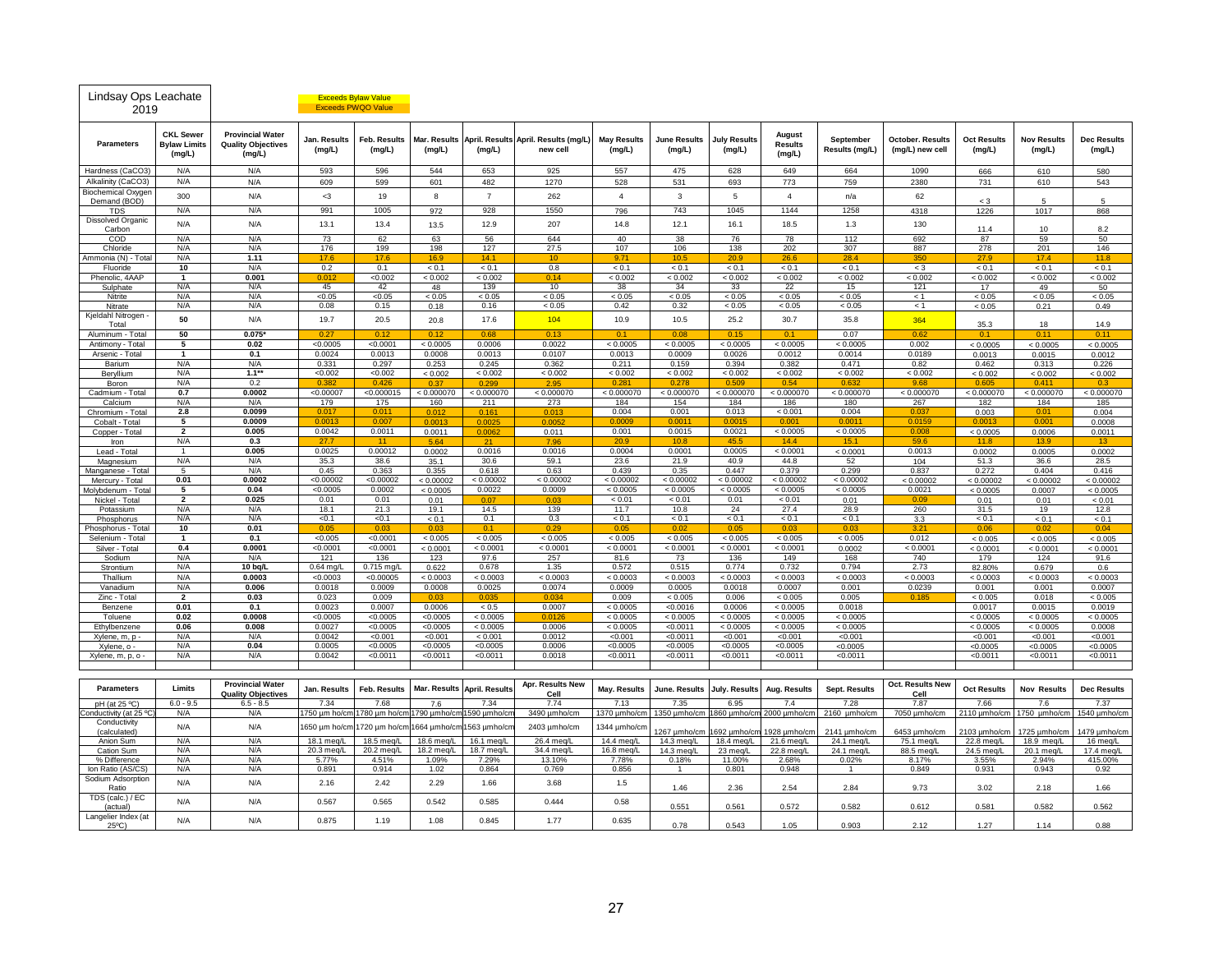| Lindsay Ops Leachate<br>2020          |                                                   |                                                                | <b>Exceeds Bylaw Value</b><br><b>Exceeds PWQO Value</b> |                        |                        |                             |                                                  |                              |                               |                               |                                    |                             |                                            |                              |                              |                              |
|---------------------------------------|---------------------------------------------------|----------------------------------------------------------------|---------------------------------------------------------|------------------------|------------------------|-----------------------------|--------------------------------------------------|------------------------------|-------------------------------|-------------------------------|------------------------------------|-----------------------------|--------------------------------------------|------------------------------|------------------------------|------------------------------|
| <b>Parameters</b>                     | <b>CKL Sewer</b><br><b>Bylaw Limits</b><br>(mg/L) | <b>Provincial Water</b><br><b>Quality Objectives</b><br>(mg/L) | Jan. Results<br>(mg/L)                                  | Feb. Results<br>(mg/L) | Mar. Results<br>(mg/L) | (mg/L)                      | April. Results April. Results (mg/L)<br>new cell | <b>May Results</b><br>(mg/L) | <b>June Results</b><br>(mg/L) | <b>July Results</b><br>(mg/L) | August<br><b>Results</b><br>(mg/L) | September<br>Results (mg/L) | <b>October. Results</b><br>(mg/L) new cell | <b>Oct Results</b><br>(mg/L) | <b>Nov Results</b><br>(mg/L) | <b>Dec Results</b><br>(mg/L) |
| Hardness (CaCO3)                      | N/A                                               | N/A                                                            | 609                                                     | 616                    | 556                    | 574                         | 370                                              | 602                          | 654                           | 694                           | 684                                | 620                         | 875                                        | 864                          | 571                          | 672                          |
| Alkalinity (CaCO3)                    | N/A                                               | N/A                                                            | 579                                                     | 560                    | 529                    | 603                         | 442                                              | 626                          | 697                           | 710                           | 719                                | 688                         | 1910                                       | 950                          | 556                          | 777                          |
| <b>Biochemical Oxygen</b>             | 300                                               | N/A                                                            | 5                                                       | 5                      | $\rm < 3$              | $\overline{4}$              | $\overline{4}$                                   | $\mathbf{3}$                 | 5                             | 5                             | $\overline{7}$                     | 6                           | 80                                         |                              |                              |                              |
| Demand (BOD)                          |                                                   |                                                                |                                                         |                        |                        |                             |                                                  |                              |                               |                               |                                    |                             |                                            | < 3                          | < 10                         | < 10                         |
| <b>TDS</b>                            | N/A                                               | N/A                                                            | 896                                                     | 927                    | 791                    | 906                         | 1095                                             | 936                          | 1076                          | 1148                          | 1178                               | 1059                        | 3296                                       | 1422                         | 925                          | 954                          |
| Dissolved Organic<br>Carbon           | N/A                                               | N/A                                                            | 11.1                                                    | 12.9                   | 10.9                   | 10.6                        | 34.4                                             | 12.4                         | 11.6                          | 15.8                          | 17.5                               | 12.5                        | 67.5                                       | 13.4                         | 9.5                          | 17                           |
| COD                                   | N/A                                               | N/A                                                            | 44                                                      | 51                     | 35                     | 73                          | 104                                              | 54                           | 63                            | 80                            | 88                                 | 63                          | 548                                        | 99                           | 47                           | 46                           |
| Chloride<br>Ammonia (N) - Total       | N/A<br>N/A                                        | N/A<br>1.11                                                    | 135<br>13.6                                             | 162<br>12.8            | 116<br>10.6            | 136<br>16.6                 | 274<br>0.31                                      | 142<br>16.2                  | 185<br>21.2                   | 215<br>25.4                   | 241<br>29.6                        | 199<br>21.6                 | 705<br>250                                 | 149<br>31.6                  | 185<br>14.7                  | 87.1<br>20.8                 |
| Fluoride                              | 10                                                | N/A                                                            | < 0.1                                                   | 0.4                    | < 0.1                  | < 0.1                       | < 0.1                                            | < 0.1                        | < 0.1                         | < 0.1                         | < 0.1                              | < 0.1                       | < 1                                        | < 0.1                        | < 0.1                        | < 0.1                        |
| Phenolic, 4AAP                        | $\mathbf{1}$                                      | 0.001                                                          | < 0.002                                                 |                        | < 0.002                | < 0.002                     | < 0.002                                          | < 0.002                      | < 0.002                       | < 0.002                       | < 0.002                            | < 0.002                     | 0.036                                      | < 0.002                      | < 0.002                      | < 0.002                      |
| Sulphate                              | N/A                                               | N/A                                                            | 46                                                      | 44                     | 42                     | 45                          | 94                                               | 39                           | 34                            | 29                            | 19                                 | 21                          | 58                                         | 9                            | 34                           | 17                           |
| Nitrite                               | N/A                                               | N/A                                                            | < 0.05                                                  | < 0.05                 | < 0.05                 | < 0.05                      | 0.07                                             | 0.06                         | < 0.05                        | < 0.05                        | < 0.05                             | < 0.05                      | < 0.5                                      | < 0.05                       | < 0.05                       | < 0.05                       |
| Nitrate                               | N/A                                               | N/A                                                            | 0.11                                                    | 0.18                   | 0.36                   | 0.16                        | 8.54                                             | 0.15                         | 0.09                          | 0.91                          | 0.99                               | 0.18                        | 0.61                                       | 0.35                         | 0.09                         | 2.49                         |
| Kjeldahl Nitrogen - Total             | 50                                                | N/A                                                            | 15.8                                                    | 15.8                   | 13.2                   | 18                          | 4.1                                              | 19.1                         | 27.8                          | 33.3                          | 38.2                               | 25.1                        | 309                                        | 31.8                         | 19.6                         | 25.7                         |
| Aluminum - Total                      | 50                                                | $0.075*$                                                       | 0.18                                                    | 0.06                   | 0.09                   | 0.09                        | 0.07                                             | 0.08                         | 0.02                          | 0.09                          | 0.11                               | 0.1                         | 0.29                                       | 0.17                         | 0.09                         | 0.08                         |
| Antimony - Total                      | 5                                                 | 0.02                                                           | < 0.0005                                                | < 0.0005               | < 0.0005               | < 0.0005                    | 0.0009                                           | < 0.0005                     | 0.0012                        | < 0.0005                      | < 0.0005                           | < 0.0005                    | 0.0021                                     | 0.0008                       | < 0.0005                     | < 0.0005                     |
| Arsenic - Total                       | -1                                                | 0.1                                                            | 0.0022                                                  | 0.0016                 | 0.0014                 | 0.0012                      | 0.0018                                           | 0.001                        | 0.0055                        | 0.0012                        | 0.0014                             | 0.001                       | 0.0171                                     | 0.0075                       | 0.0011                       | 0.0012                       |
| Barium                                | N/A<br>N/A                                        | N/A                                                            | 0.299                                                   | 0.27                   | 0.213                  | 0.23                        | 0.076                                            | 0.255<br>< 0.002             | 0.353                         | 0.427                         | 0.489                              | 0.396                       | 0.649                                      | 1.56                         | 0.271                        | 0.363                        |
| Beryllium                             | N/A                                               | $1.1**$<br>0.2                                                 | < 0.002<br>0.336                                        | < 0.002<br>0.327       | < 0.002<br>0.258       | < 0.002<br>0.334            | < 0.002<br>2.74                                  | 0.324                        | < 0.002<br>0.519              | < 0.002<br>0.559              | < 0.002<br>0.668                   | < 0.002<br>0.484            | < 0.002<br>6.5                             | < 0.002<br>1.28              | < 0.002<br>0.344             | < 0.002<br>0.635             |
| Boron<br>Cadmium - Total              | 0.7                                               | 0.0002                                                         | < 0.000070                                              | < 0.000070             | < 0.000070             | < 0.000070                  | < 0.000070                                       | < 0.000070                   | < 0.000070                    | < 0.000070                    | < 0.000070                         | < 0.00010                   | < 0.000059                                 | < 0.000070                   | < 0.000070                   | < 0.000070                   |
| Calcium                               | N/A                                               | N/A                                                            | 192                                                     | 196                    | 182                    | 179                         | 83.3                                             | 188                          | 194                           | 202                           | 192                                | 183                         | 239                                        | 217                          | 175                          | 181                          |
| Chromium - Total                      | 2.8                                               | 0.0099                                                         | 0.02                                                    | 0.048                  | 0.001                  | 0.004                       | 0.004                                            | 0.001                        | 0.003                         | 0.001                         | 0.001                              | 0.001                       | 0.025                                      | 0.005                        | 0.001                        | 0.001                        |
| Cobalt - Total                        | 5                                                 | 0.0009                                                         | 0.0008                                                  | 0.0009                 | 0.00 <sub>1</sub>      | 0.0009                      | 0.003                                            | 0.0008                       | 0.004                         |                               | 0.001                              | 0.001                       | 0.013                                      | 0.004                        | 0.00                         | 0.001                        |
| Copper - Total                        | $\overline{\mathbf{2}}$                           | 0.005                                                          | 0.0021                                                  | 0.0006                 | 0.0036                 | < 0.0005                    | 0.0055                                           | < 0.0005                     | 0.0022                        | 0.0006                        | 0.0015                             | < 0.0005                    | 0.0009                                     | 0.01                         | < 0.0005                     | 0.0015                       |
| Iron                                  | N/A                                               | 0.3                                                            | 33.6                                                    | 26                     | 21.3                   | 15.3                        | 0.226                                            | 14.8                         | 16.4                          | 15.3                          | 14.1                               | 15.8                        | 36.1                                       | 188                          | 7.47                         | 16.8                         |
| Lead - Total                          | $\overline{1}$                                    | 0.005                                                          | 0.0005                                                  | 0.0004                 | 0.0002                 | < 0.0001                    | 0.0002                                           | < 0.0001                     | 0.0006                        | 0.0001                        | 0.0003                             | 0.0002                      | 0.00031                                    | 0.0115                       | 0.0001                       | 0.0006                       |
| Magnesium                             | N/A                                               | N/A                                                            | 31.4                                                    | 30.7                   | 24.5                   | 30.9                        | 39.4                                             | 32.1                         | 41.2                          | 45.9                          | 49.6                               | 39.5                        | 86.7                                       | 78.3                         | 32.5                         | 53.5                         |
| Manganese - Total                     | 5<br>0.01                                         | N/A<br>0.0002                                                  | 0.487<br>< 0.00002                                      | 0.44<br>< 0.00002      | 0.424                  | 0.431<br>< 0.00002          | 0.026<br>< 0.00002                               | 0.463<br>0.00013             | 0.408<br>< 0.00002            | 0.361<br>< 0.00002            | 0.29                               | 0.322<br>< 0.00002          | 0.519                                      | 0.472                        | 0.416                        | 0.35                         |
| Mercury - Total<br>Molybdenum - Total | 5                                                 | 0.04                                                           | < 0.0005                                                | < 0.0005               | < 0.00002<br>< 0.0005  | < 0.0005                    | 0.0017                                           | < 0.0005                     | 0.0009                        | < 0.0005                      | < 0.00002<br>< 0.0005              | < 0.0005                    | < 0.00002<br>0.0029                        | < 0.00002<br>< 0.0005        | < 0.00002<br>< 0.0005        | < 0.00002<br>< 0.0005        |
| Nickel - Total                        | $\overline{2}$                                    | 0.025                                                          | < 0.01                                                  | 0.01                   | < 0.01                 | < 0.01                      | 0.03                                             | < 0.01                       | 0.01                          | 0.01                          | < 0.01                             | 0.01                        | 0.06                                       | 0.02                         | < 0.01                       | < 0.01                       |
| Potassium                             | N/A                                               | N/A                                                            | 14.6                                                    | 15.2                   | 11.8                   | 16.3                        | 94.4                                             | 16.9                         | 22.4                          | 27.5                          | 31.5                               | 22.7                        | 210                                        | 31.3                         | 17.1                         | 21.8                         |
| Phosphorus                            | N/A                                               | N/A                                                            | < 0.1                                                   | < 0.1                  | < 0.1                  | < 0.1                       | < 0.1                                            | < 0.1                        | < 0.1                         | 0.04                          | < 0.1                              | < 0.1                       | 1.1                                        | $\mathbf{1}$                 | < 0.1                        | 0.1                          |
| Phosphorus - Total                    | 10                                                | 0.01                                                           | 0.03                                                    | 0.03                   | 0.02                   | 0.01                        | 0.05                                             | 0.02                         | 0.02                          | < 0.1                         | 0.04                               | 0.04                        | 2.29                                       | 0.61                         | 0.03                         | 0.18                         |
| Selenium - Total                      | $\mathbf{1}$                                      | 0.1                                                            | < 0.005                                                 | < 0.005                | < 0.005                | < 0.005                     | < 0.005                                          | < 0.005                      | 0.006                         | < 0.005                       | < 0.005                            | < 0.001                     | 0.005                                      | < 0.005                      | < 0.005                      | < 0.005                      |
| Silver - Total                        | 0.4                                               | 0.0001                                                         | < 0.0001                                                | < 0.0001               | < 0.0001               | 0.0001                      | 0.0001                                           | < 0.0001                     | < 0.0001                      | < 0.0001                      | < 0.0001                           | < 0.0001                    | < 0.0002                                   | < 0.0001                     | < 0.0001                     | < 0.0001                     |
| Sodium<br>Strontium                   | N/A<br>N/A                                        | N/A<br>10 bq/L                                                 | 95.8<br>0.664                                           | 100<br>0.641           | 75.4<br>0.54           | 99.5<br>0.6                 | 244<br>0.671                                     | 107<br>0.644                 | 137<br>0.73                   | 155<br>0.734                  | 161<br>0.78                        | 138<br>0.695                | 496<br>2.39                                | 139                          | 121                          | 83                           |
| Thallium                              | N/A                                               | 0.0003                                                         | < 0.0003                                                | < 0.0003               | < 0.0003               | < 0.0003                    | < 0.0003                                         | < 0.0003                     | < 0.0003                      | < 0.0003                      | < 0.0003                           | < 0.000                     | 0.00006                                    | 0.89<br>< 0.0003             | 0.637<br>< 0.0003            | 0.656<br>< 0.0003            |
| Vanadium                              | N/A                                               | 0.006                                                          | 0.0015                                                  | 0.0007                 | 0.0008                 | 0.0006                      | 0.0017                                           | 0.0006                       | 0.0036                        | 0.0008                        | 0.0011                             | 0.0011                      | 0.0155                                     | 0.0061                       | < 0.0005                     | 0.0006                       |
| Zinc - Total                          | $\overline{2}$                                    | 0.03                                                           | 0.006                                                   | 0.006                  | 0.007                  | < 0.005                     | 0.363                                            | < 0.005                      | 0.013                         | < 0.005                       | 0.016                              | 0.011                       | 0.194                                      | 0.026                        | 0.008                        | < 0.005                      |
| Benzene                               | 0.01                                              | 0.1                                                            | 0.0014                                                  | 0.001                  | 0.0012                 | 0.0015                      | < 0.0005                                         | 0.0016                       | 0.0013                        | 0.0014                        | 0.0015                             | 0.0012                      | n/a                                        | 0.025                        | 0.011                        | 0.0019                       |
| Toluene                               | 0.02                                              | 0.0008                                                         | < 0.0005                                                | < 0.0005               | < 0.0005               | < 0.0005                    | < 0.0005                                         | < 0.0005                     | < 0.0005                      | < 0.0005                      | < 0.0005                           | < 0.0005                    | n/a                                        | < 0.0005                     | < 0.0005                     | < 0.0005                     |
| Ethylbenzene                          | 0.06                                              | 0.008                                                          | 0.0003                                                  | 0.0006                 | 0.0007                 | 0.0007                      | < 0.0005                                         | 0.0007                       | 0.0006                        | < 0.0005                      | < 0.0005                           | < 0.0005                    | n/a                                        | < 0.0005                     | < 0.0005                     | < 0.0005                     |
| Xylene, m, p                          | N/A                                               | N/A                                                            | 0.0019                                                  | < 0.0001               | < 0.0001               | 0.001                       | < 0.0001                                         | < 0.0001                     | < 0.0001                      | < 0.0001                      | < 0.001                            | < 0.001                     | n/a                                        | 0.0037                       | < 0.001                      | 0.0035                       |
| Xylene, o -                           | N/A                                               | 0.04                                                           | < 0.0005                                                | < 0.0005               | < 0.0005               | < 0.0005                    | < 0.0005                                         | < 0.0005                     | < 0.0005                      | < 0.0005                      | < 0.0005                           | < 0.0005                    | n/a                                        | < 0.0005                     | < 0.0005                     | < 0.0005                     |
| Xylene, m, p, o -                     | N/A                                               | N/A                                                            | 0.002                                                   | 0.0011                 | < 0.0011               | < 0.0011                    | < 0.0011                                         | < 0.0011                     | < 0.0011                      | < 0.0011                      | < 0.0011                           | < 0.0011                    | n/a                                        | 0.0037                       | < 0.0011                     | 0.0035                       |
| <b>Parameters</b>                     | Limits                                            | <b>Provincial Water</b><br><b>Quality Objectives</b>           | Jan. Results                                            | Feb. Results           |                        | Mar. Results April. Results | Apr. Results New<br>Cell                         | May. Results                 | June. Results                 | July. Results                 | Aug. Results                       | Sept. Results               | Oct. Results New<br>Cell                   | <b>Oct Results</b>           | <b>Nov Results</b>           | <b>Dec Results</b>           |
| pH (at 25 °C)                         | $6.0 - 9.5$                                       | $6.5 - 8.5$                                                    | 7.27                                                    | 7.6                    | 7.29                   | 8.00                        | 8.54                                             | 7.53                         | 7.31                          | 7.36                          | 7.5                                | 7.34                        | 7.80                                       | 7.07                         | 7.36                         | 7.61                         |
| Conductivity (at 25 °C)               | N/A                                               | N/A                                                            | 1590                                                    | 1590                   | 1430                   | 1600                        | 2010                                             | 1650                         | 1840                          | 2010                          | 2080                               | 1870                        | 5620                                       | 2230                         | 1700                         | 1730                         |
| Conductivity (calculated)             | N/A<br>N/A                                        | N/A<br>N/A                                                     | 1448                                                    | 1557                   | 1309<br>14.7           | 1530                        | 1852<br>19.1                                     | 1584<br>17.3                 | 1814<br>19.9                  | 1954<br>20.9                  | 2024<br>21.6                       | 1803                        | 5181                                       | 1962<br>23.4                 | 1609<br>17                   | 1597<br>18.5                 |
| Anion Sum<br>Cation Sum               | N/A                                               | N/A                                                            | 16.3<br>18.5                                            | 16.7<br>19.4           | 15.8                   | 16.8<br>18.2                | 20.5                                             | 19.1                         | 22                            | 23.9                          | 24.3                               | 19.8<br>21.3                | 59.2<br>65.5                               | 36.5                         | 18.6                         | 20                           |
| % Difference                          | N/A                                               | N/A                                                            | 6.32%                                                   | 7.33%                  | 3.62%                  | 3.96%                       | 3.34%                                            | 4.76%                        | 5.07%                         | 671.00%                       | 5.84%                              | 3.75%                       | 5.02%                                      | 21.80%                       | 4.23%                        | 3.74%                        |
| Ion Ratio (AS/CS)                     | N/A                                               | N/A                                                            | 0.881                                                   | 0.863                  | 0.93                   | 0.924                       | 0.935                                            | 0.909                        | 0.903                         | 0.874                         | 0.89                               | 0.928                       | 0.904                                      | 0.642                        | 0.919                        | 0.928                        |
| Sodium Adsorption Ratio               | N/A                                               | N/A                                                            | 1.69                                                    | 1.75                   | 1.39                   | 1.81                        | 5.52                                             | 1.9                          | 2.33                          | 2.56                          | 2.68                               | 2.41                        | 6.99                                       | 2.06                         | 2.2                          | 1.39                         |
| TDS (calc.) / EC (actual)             | N/A                                               | N/A                                                            | 0.564                                                   | 0.582                  | 0.554                  | 0.568                       | 0.545                                            | 0.567                        | 0.584                         | 0.571                         | 0.566                              | 0.568                       | 0.587                                      | 0.638                        | 0.544                        | 0.551                        |
| Langelier Index (at 25°C)             | N/A                                               | N/A                                                            | 0.823                                                   | 1.14                   | 0.791                  | 1.53                        | 1.59                                             | 1.1                          | 0.929                         | $\mathbf{1}$                  | 1.13                               | 0.928                       | 1.93                                       | 0.872                        | 0.846                        | 1.26                         |